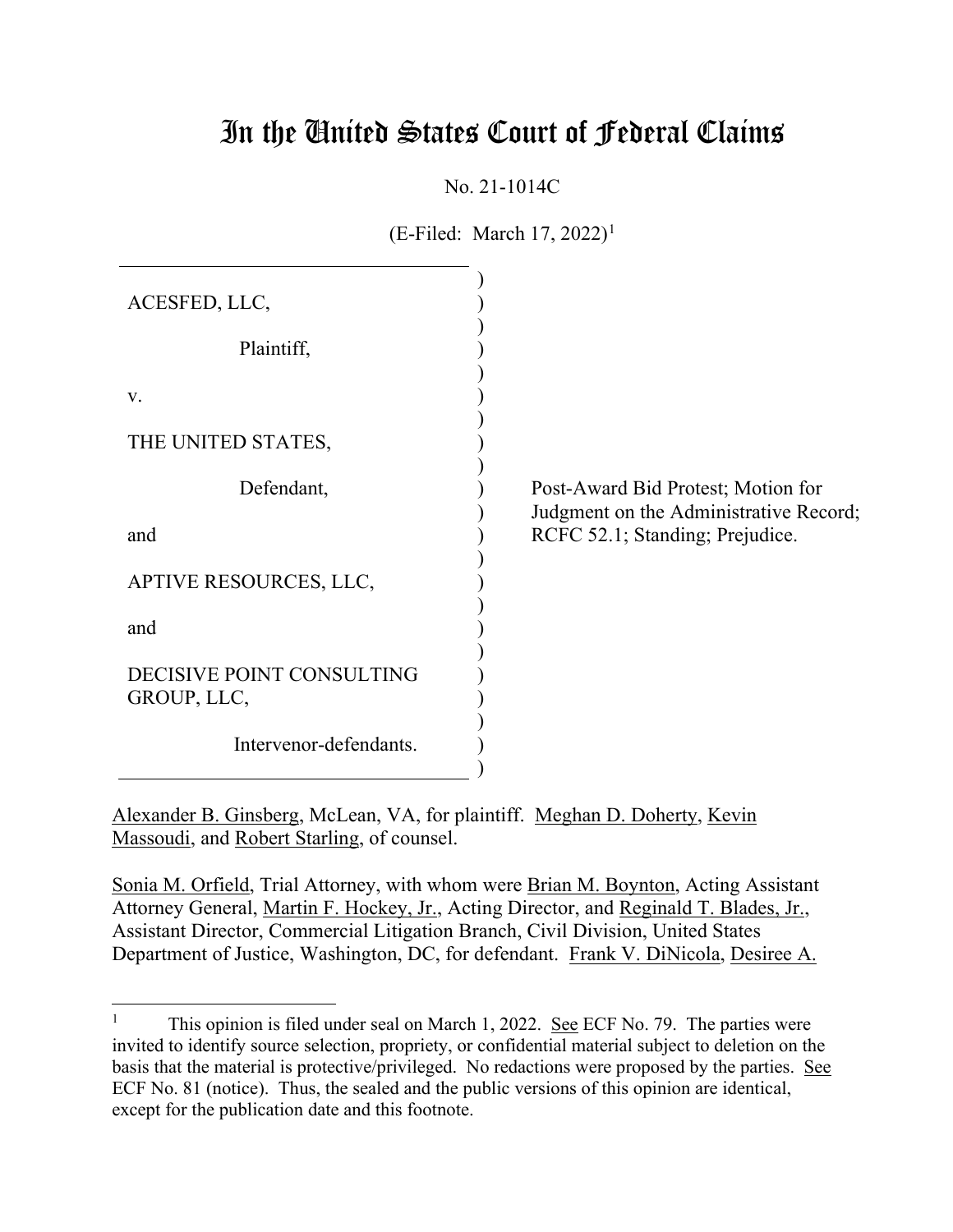DiCorcia, Tara T. Nash, and Christopher Murphy, United States Department of Veterans Affairs, Eatontown, NJ, of counsel.

John R. Prairie, Washington, DC, for intervenor-defendant Aptive Resources, LLC. Cara L. Lasley and Jennifer Eve Retener, of counsel.

Jonathan D. Shaffer, Tysons Corner, VA, for intervenor-defendant Decisive Point Consulting Group, LLC.

#### OPINION

CAMPBELL-SMITH, Judge.

Plaintiff filed this bid protest challenging the Department of Veterans Affairs' (VA) decision to exclude plaintiff from the competitive range in a procurement for information technology (IT) services. See ECF No. 24 (amended complaint). Plaintiff filed a motion for judgment on the administrative record (AR) in this case, ECF No. 55; and defendant and intervenor-defendants each filed cross-motions for judgment on the AR, ECF No. 57; ECF No. 59; ECF No. 61. After the initial briefing was complete, the court ordered the parties to submit supplemental briefs on the issue of standing, see ECF No. 73, and the parties did so, see ECF No. 74; ECF No. 75; ECF No. 76; ECF No. 77.

In ruling on the motions, the court has considered: (1) the AR, ECF No.  $21$ ;  $2$  (2) plaintiff's amended complaint, ECF No. 24; (3) plaintiff's motion for judgment on the AR, ECF No. 55; (4) intervenor-defendant Decisive Point Consulting Group, LLC's cross-motion for judgment on the AR and response to plaintiff's motion, ECF No. 57; (5) intervenor-defendant Aptive Resources, LLC's cross-motion for judgment on the AR and response to plaintiff's motion, ECF No. 59; (6) defendant's cross-motion for judgment on the AR and response to plaintiff's motion, ECF No. 61; (7) plaintiff's reply in support of its motion and response to the cross-motions, ECF No. 63; (8) intervenor-defendant Aptive's reply in support of its cross-motion, ECF No. 65; (9) intervenor-defendant Decisive Point's reply in support of its cross-motion, ECF No. 67; (10) defendant's reply in support of its cross-motion, ECF No. 69; (11) plaintiff's sur-reply in support of its motion, ECF No. 71; (12) intervenor-defendant Aptive's supplemental brief, ECF No. 74; (13) intervenor-defendant Decisive Point's supplemental brief, ECF No. 75; (14)

<sup>&</sup>lt;sup>2</sup> When defendant initially filed the administrative record  $(AR)$  on March 15, 2021, see ECF No. 18, it "inadvertently omitted information," and therefore moved to complete the AR on March 17, 2021, ECF No. 19 at 1 (defendant's motion to complete the AR). The court granted the motion and directed defendant to file the completed AR. See ECF No. 20 (order). Defendant filed the completed AR on March 19, 2021, superseding its original AR. See ECF No. 21.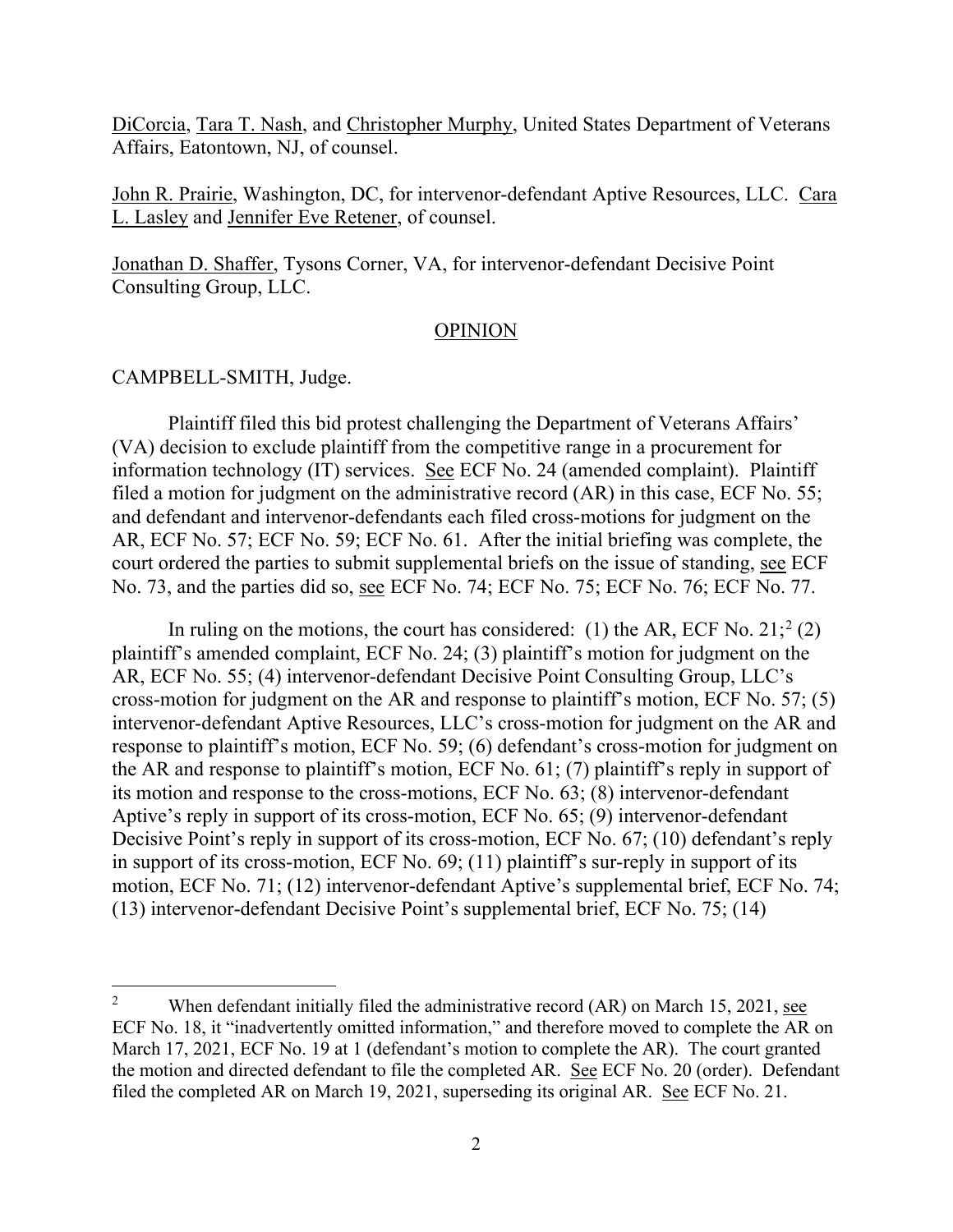defendant's supplemental brief, ECF No. 76; and (15) plaintiff's supplemental brief, ECF No. 77.

The motion is now fully briefed, and ripe for decision. The parties did not request oral argument, and the court deems such argument unnecessary. The court has considered all of the parties' arguments and addresses the issues that are pertinent to the court's ruling in this opinion. For the following reasons, plaintiff's motion for judgment on the AR is **DENIED**, and defendant's and intervenor-defendants' cross-motions for judgment on the AR are **GRANTED**.

I. Background3

A. The Solicitation

On November 12, 2019, the VA issued solicitation number 36C10B19R0046, for IT services as part of the Transformation Twenty-One Total Technology Next Generation (T4NG) contract on-ramp program (the solicitation).<sup>4</sup> See ECF No. 21-2 at 300-436 (solicitation). The procurement provides for a five-year contract base period and one five-year option period, with a maximum value of \$22.3 billion. See id. at 315. The solicitation explained the scope of the procurement as follows:

The Contractor shall provide total IT services solutions including the following functional areas: program management, strategy, enterprise architecture and planning; systems/software engineering; software technology demonstration and transition; test and evaluation; independent verification and validation; enterprise network; enterprise management framework; operations and maintenance; cybersecurity; training; IT facilities; and other solutions encompassing the entire range of IT and Health IT requirements, to include software and hardware incidental to the solution. Accordingly, Task Orders may include acquisitions of software and IT products . . . . These services, as well as related IT products, may encompass the entire life-cycle of a system. Moreover, services and related products covered under this contract shall be global in reach and the Contractors must be prepared to provide services and deliverables worldwide.

<sup>&</sup>lt;sup>3</sup> This case involves considerable detail. For purposes of deciding these motions the court will relate only those details that are necessary to the instant analysis.

The copy of the solicitation included in the AR is not dated, but the index filed by defendant, see ECF No. 21-1 at 3, and presentation slides from the Source Selection Advisory Council's May 27, 2020 initial evaluation briefing, see ECF No. 21-5 at 64, indicate that the solicitation was issued on November 12, 2019.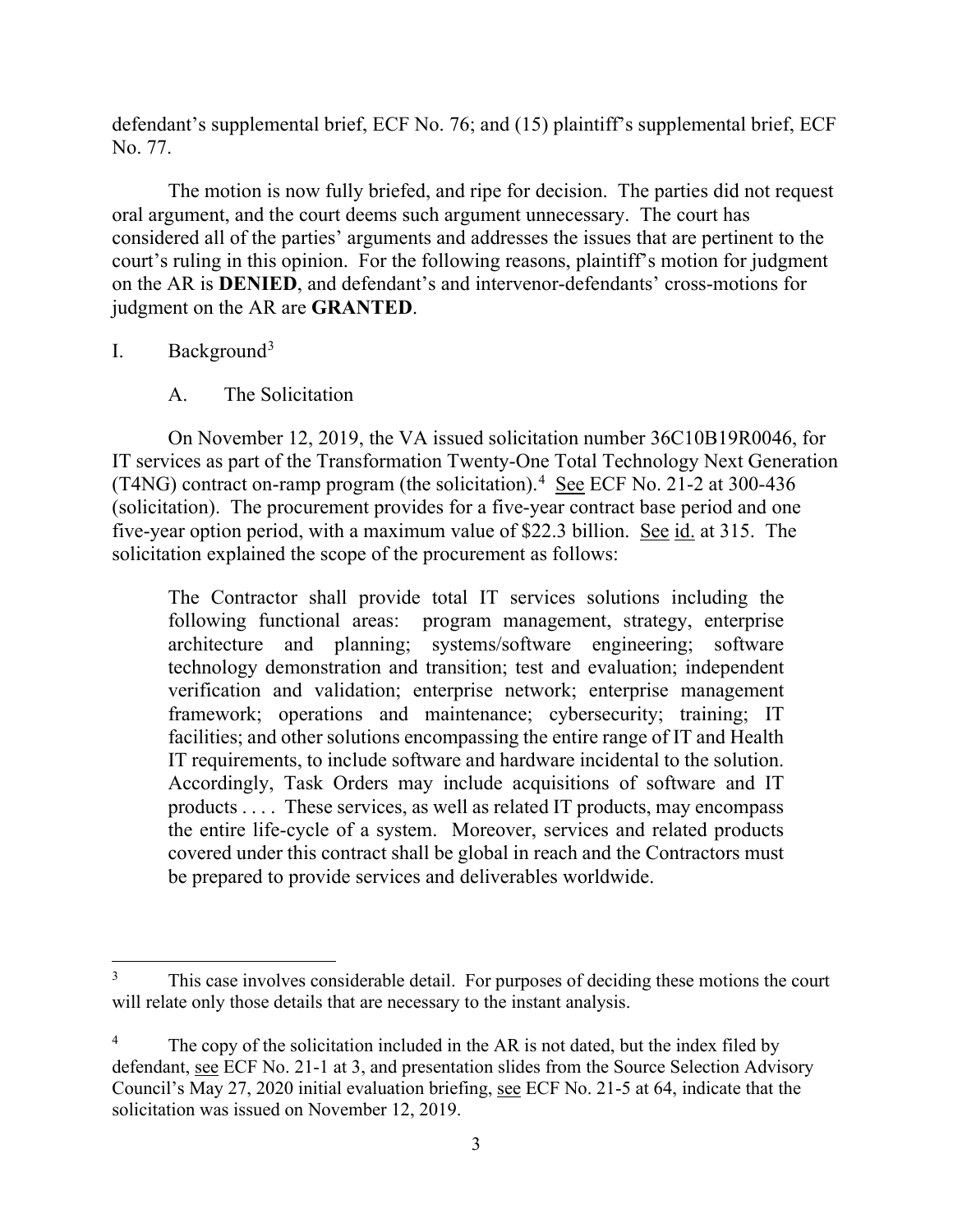#### Id. at 311.

The solicitation was intended to "replenish the pool of [service-disabled veteranowned small businesses (SDVOSBs)]," "anticipating that a large number of the current SDVOSB contract-holders would no longer qualify as a SDVOSB at the end of the initial five-year [contract] period." ECF No. 61 at 14 (citing ECF No. 21-2 at 262). The solicitation also explained that "[t]his competition is being conducted pursuant to the onramp clause of the T4NG basic contract. The Government intends to award seven (7) contracts to verified [SDVOSBs]." ECF No. 21-2 at 431. The VA, however, reserved the right to adjust that number in its discretion. See id. Awards were to be made on a best-value basis, considering five evaluation factors, including "Technical, Past Performance, Veterans Employment, Small Business Participation Commitment Factor (SBPC), and Price." Id. Those factors were valued as follows:

The Technical Factor is significantly more important than the Past Performance Factor, which is slightly more important than the Veterans Employment Factor which is slightly more important than the SBPC Factor, which is slightly more important that the Price Factor. The Technical Factor has two (2) Sub-factors: Sample Task Sub-Factor and Management Subfactor. Within the Sample Task Sub-factor, Sample Task 1 and Sample Task 2 are equally important. The Sample Task Sub-factor is significantly more important than the Management Sub-factor. All non-price factors, when combined, are significantly more important than the Price Factor. To receive consideration for award, a rating of no less than "Acceptable" must be achieved for the Technical Factor, all Technical Sub-factors, and the SBPC Factor. Offerors are cautioned that the awards may not necessarily be made to the lowest Price offered or the most highly rated technical proposals.

# Id.

To promote an efficient evaluation process, the solicitation contemplated that "the evaluation [would] be conducted in phases, Step One and Step Two." Id. For Step One, the offerors were directed to submit a technical proposal and price proposal responding to Sample Task 1. See id. at 422-23. Following an evaluation of the Sample Task 1 response, the VA was to establish a competitive range, and select the offerors eligible to proceed to Step Two. See id. at 431. Offerors that did not advance to Step Two would be excluded from the competition, and those that proceeded were to submit a response to "Sample Task 2, the Management Sub-Factor, Past Performance Factor, Veterans Employment Factor, SBPC Factor, and Solicitation, Offer & Award Documents, Certifications & Representations and Terms and Conditions." See id. at 432. Following evaluation of Step Two proposals, the VA "may establish a competitive range and conduct discussions with all Offerors within the competitive range, or proceed directly to award without discussions." Id.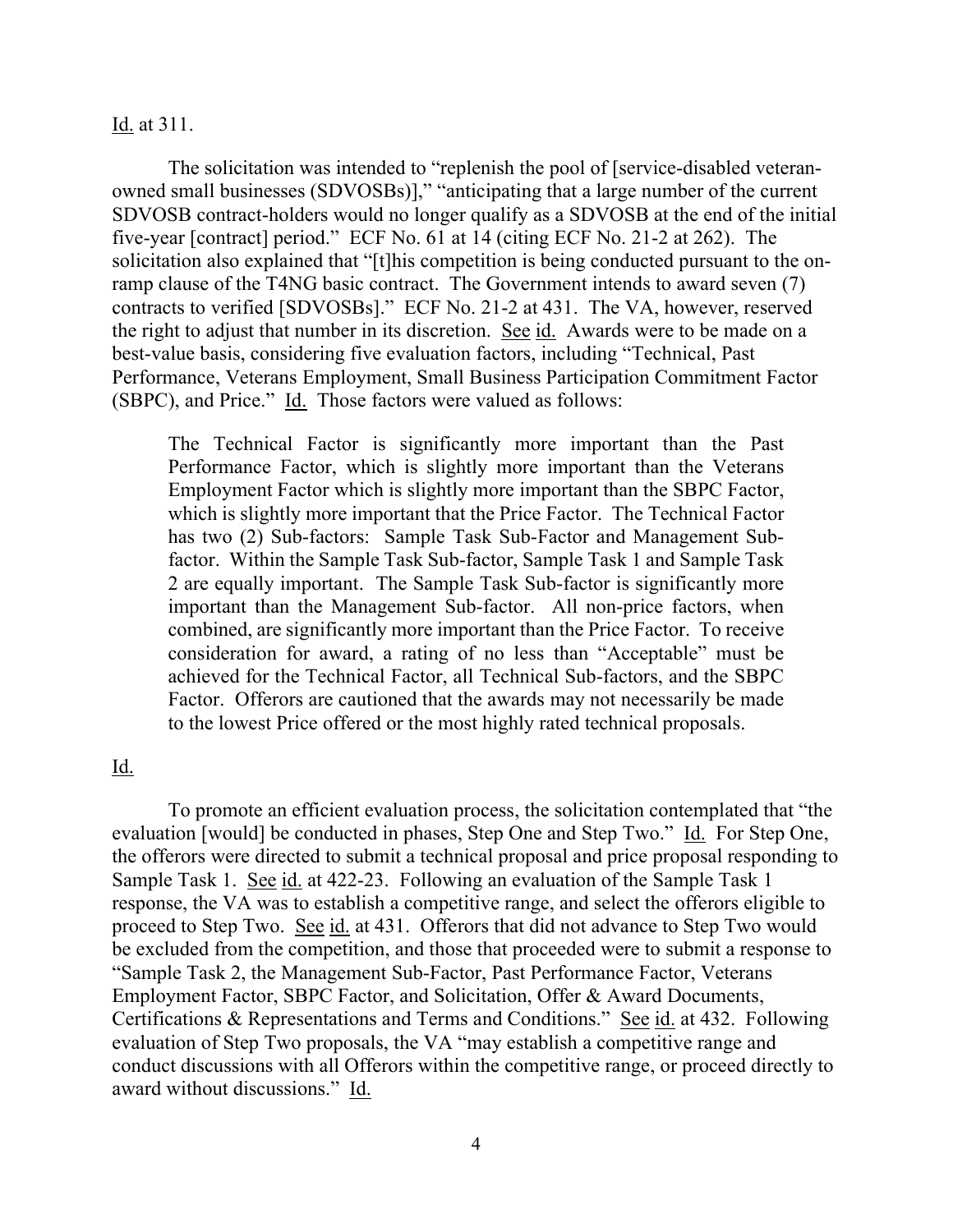The sample tasks were intended to test the "Offeror's expertise and innovative capabilities to respond to the types of situations that may be encountered in performance of a contract resulting from this solicitation." Id. at 433. For this reason, "the Offerors [were not] given an opportunity to correct or revise a Sample Task response." Id. Responses to the sample tasks were evaluated in accord with the following:

(1) Understanding of Problems—The proposal will be evaluated to determine the extent to which the Offeror demonstrates a clear understanding of all features involved in solving the problems and meeting the requirements presented by the Sample Task; and the extent to which uncertainties are identified and resolutions proposed.

(2) Feasibility of Approach—The proposal will be evaluated to determine whether the Offeror's methods and approach to meeting the Sample Task requirements provides the Government with a high level of confidence of successful completion.

Id. And, considering the foregoing criteria, each sample task response was assigned one of the following overall adjectival ratings:

a. Outstanding—A proposal that meets or exceeds all of the Government's requirements, contains extensive detail, demonstrates a thorough understanding of the problems, and is highly feasible (low risk).

b. Good—A proposal that meets or exceeds all of the Government's requirements, contains at least adequate detail, demonstrates at least an understanding of the problems, and is at least feasible (low to moderate degree of risk).

c. Acceptable—A proposal that at least meets all of the Government's requirements, contains at least minimal detail, demonstrates at least a minimal understanding of the problems, and is at least minimally feasible (moderate to high degree of risk).

. . . .

e. Unacceptable—A proposal that contains a major error(s), omission(s), or deficiency(ies) that indicates a lack of understanding of the problems or an approach that cannot be expected to meet requirements or involves a very high risk; and none of these conditions can be corrected without a major rewrite or revision of the proposal. A proposal that fails to meet any of the Government's requirements after the final evaluation shall be ineligible for award regardless of whether it can be corrected without a major rewrite or revision of the proposal.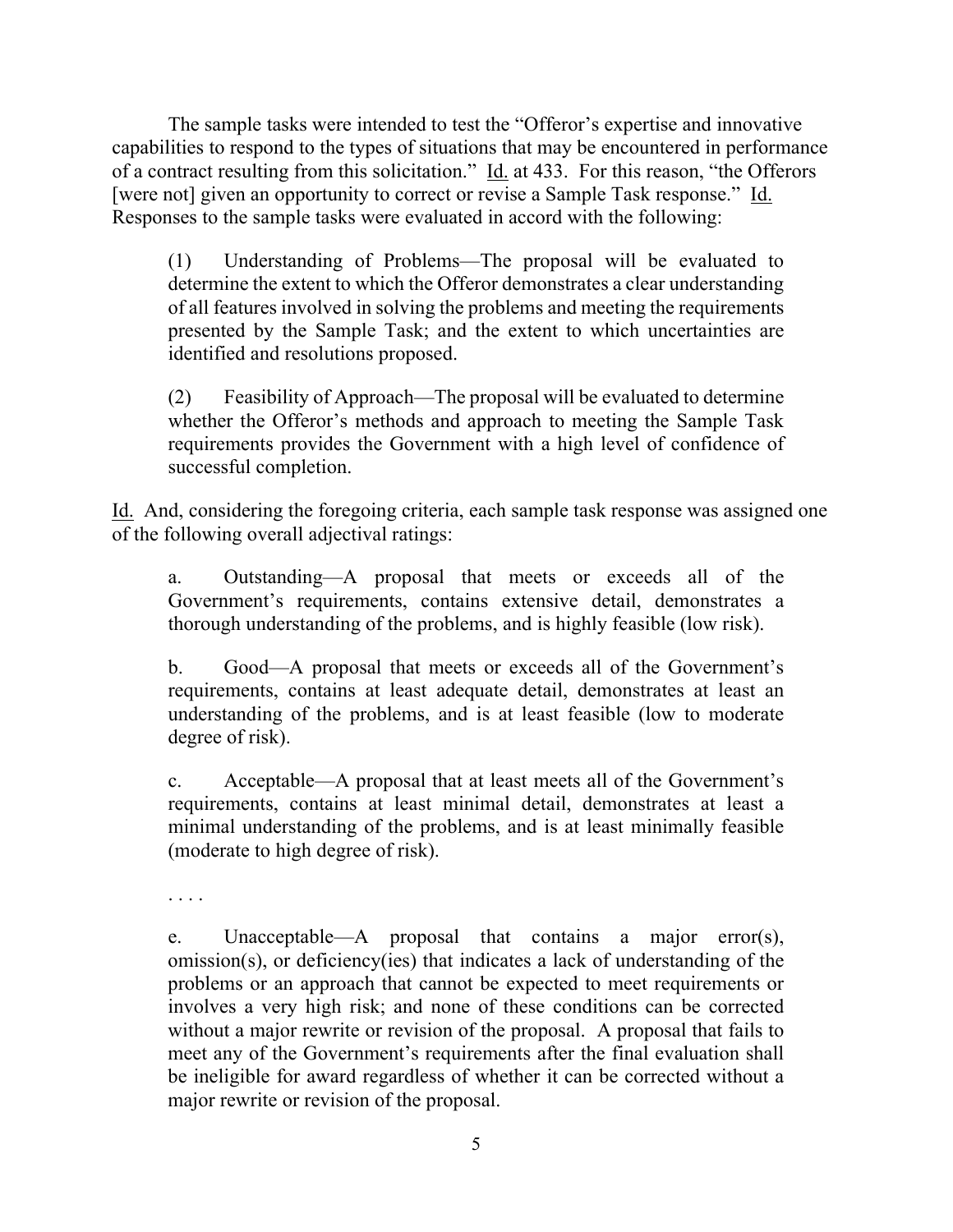ECF No. 21-4 at 418 (subsection d is omitted because it is inapplicable to evaluations of the sample tasks).

B. Sample Task 1

In Sample Task 1, the VA sought responses to the following hypothetical scenario:

The U.S. Department of Veterans Affairs (VA) signed a multi-year contract to modernize its electronic health record (EHR) system and to replace its legacy Veterans Information Systems and Technology Architecture (VISTA) system. VA's infrastructure/Information Technology (IT) components will need to be analyzed, reported, prioritized, remediated, and tracked to prepare VA for the new EHR system. Using the T4NG Performance Work Statement, describe in detail your approach to analyze, remediate, and report VA infrastructure/IT deficiencies across the organization to prepare VA facilities for the new EHR system.

ECF No. 21-2 at 502. The language of Sample Task 1 incorporated by reference the requirements included in the performance work statement (PWS), which is part of the solicitation. See id. at 307-70. The VA gave offerors seven business days to submit their responses, which were limited to a maximum of twenty-five pages. See id. at 269.

To assist in evaluating the Sample Task 1 responses, the VA "developed a model solution for Sample Task 1 to identify the areas that the agency deemed necessary for its successful completion." ECF No. 61 at 17 (citing ECF No. 21-12 at 1093). In developing this evaluation tool, the VA "identified all of the high level focus areas . . . that an offeror would need to address to successfully execute the effort, as well as the lower-level focus areas . . . that were intrinsic to each high level focus area." Id.

The Sample Task 1 responses were assigned strengths, weaknesses, or deficiencies in each of the five high level focus areas, according to the following criteria:

Strength. Any aspect of a proposal that, when judged against a stated evaluation criterion, enhances the merit of the proposal or increases the probability of successful performance of the contract. A significant strength appreciably enhances the merit of a proposal or appreciably increases the probability of successful contract performance.

Weakness. A flaw in a proposal that increases the risk of unsuccessful contract performance. A significant weakness in a proposal is a flaw that appreciably increases the risk of unsuccessful contract performance.

Deficiency. A material failure of a proposal to meet a Government requirement, or a combination of significant weaknesses in a proposal that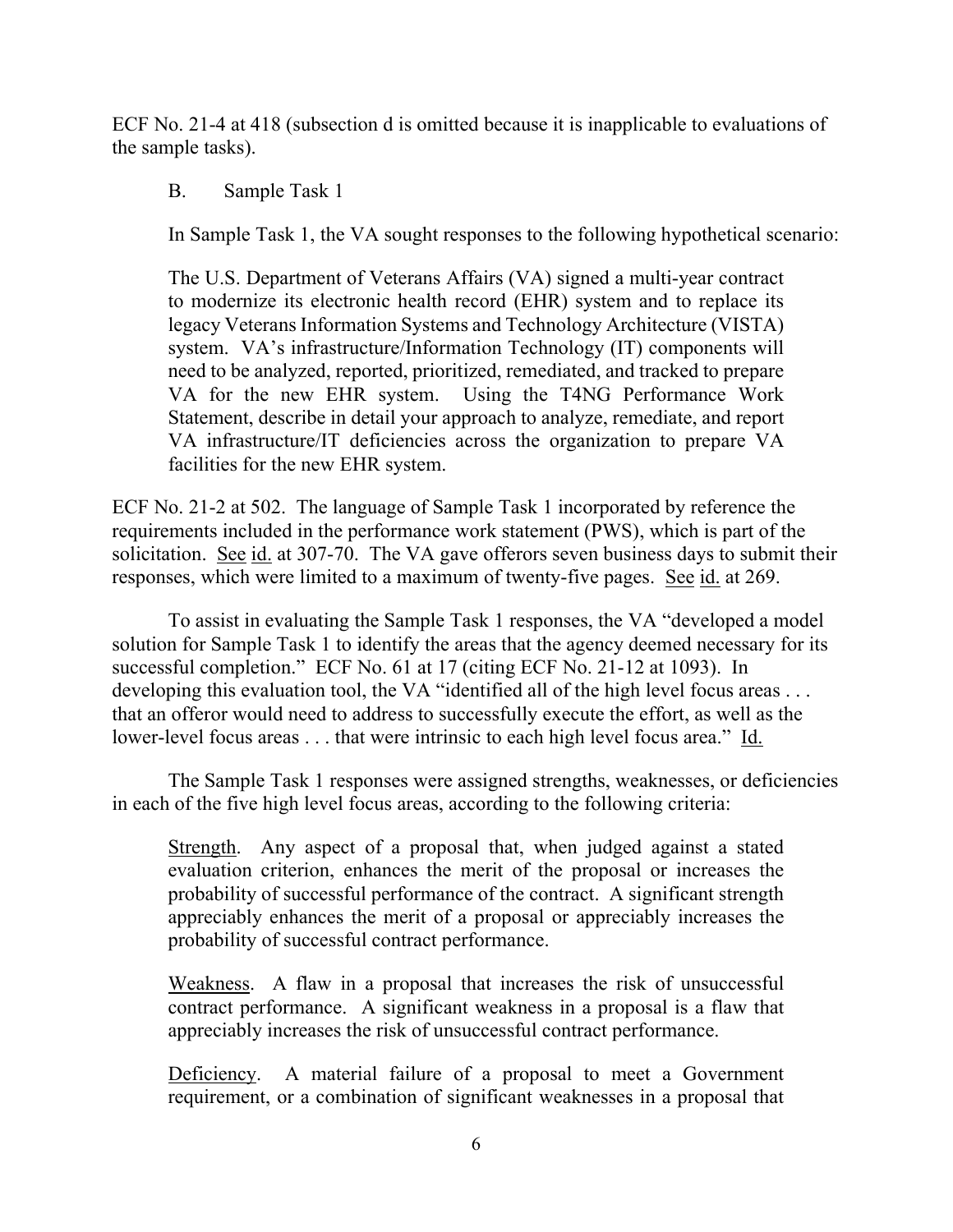increases the risk of unsuccessful contract performance to an unacceptable level.

ECF No. 21-4 at 419. Strengths and weaknesses were to be assigned only for the high level focus areas. See ECF No. 21-12 at 1093.

The VA subsequently issued an amendment to the solicitation to "1) Revise portions of the Proposal Format requirements as provided within Section L.10 of the Solicitation; and, 2) Allow for resubmittal of only the Sample Task 1 as necessary to ensure the instructions are met as described below." ECF No. 21-2 at 510-11. The VA stressed that:

The Technical Evaluation Approach, as stated within Section M.C.1.a of the Solicitation, remains unchanged; Offerors are only being provided this limited opportunity to resubmit Sample Task 1 to ensure compliance with Section L.10.2.a, Format, as amended herein. Future opportunities to correct or revise a Sample Task response will not be provided.

Id. at 511. It further noted that, "Offerors are reminded and cautioned that all Solicitation requirements, as amended herein, to include proposal formatting, must be strictly adhered to." Id. In response to the amendment, all offerors resubmitted their proposals. See ECF No. 21-4 at 56-352 (offerors' revised Sample Task 1 proposals).

C. Organizational Conflict of Interest Determination

Because Sample Task 1 involved the EHRM system and, in 2018, the VA signed a multi-year contract with Cerner Corporation to replace that system, the contracting officer reviewed the task to "determine if Cerner Corporation or any of its subcontractors performing under the [electronic health record modernization (EHRM)] contract would have an Organizational Conflict of Interest (OCI) with the T4NG On-Ramp solicitation as a result of information that may cause an unfair competitive advantage." ECF No. 21- 20 at 2. The contracting officer considered Federal Acquisition Regulation (FAR) 9.505(b), which defines OCIs, and consulted the Source Selection Evaluation Board (SSEB) Chairperson "who led the effort in developing Sample Task 1 and its corresponding solution." Id. at 1-2. The contracting officer "confirmed that in order to provide a response to the Sample Task 1 question, Offerors do not need any non-public knowledge of [EHRM] end state requirements, nor would access to any non-public information pertaining to EHR provide an Offeror with a competitive advantage." Id. Instead, Sample Task 1 required a detailed overview of the offeror's approach to "analyze, remediate, and report VA infrastructure/IT deficiencies," which "would be essentially the same for any other major IT system similar in size and scope; therefore, [it] is not specific to the EHR system."  $\underline{Id}$  at 2.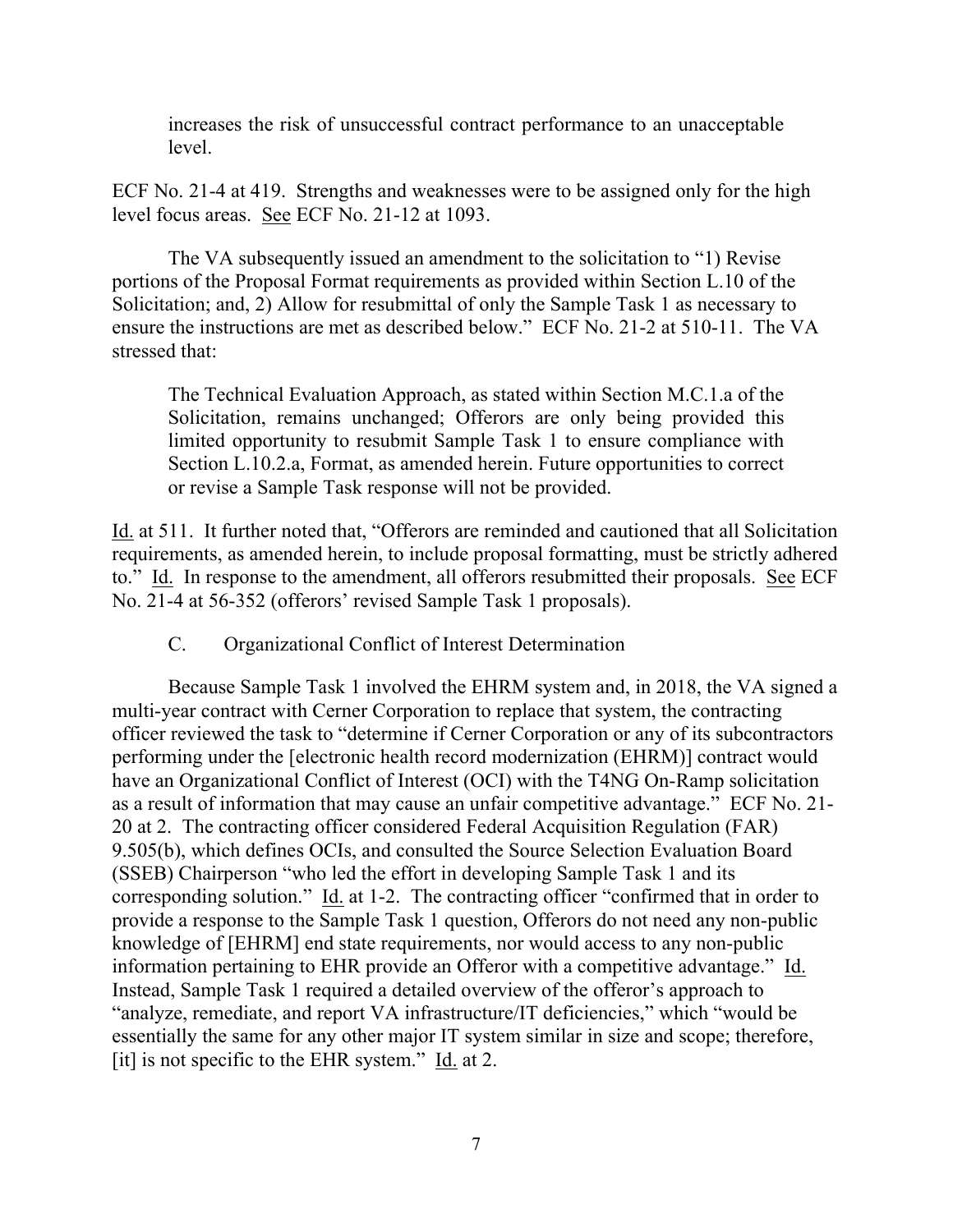The contracting officer concluded that, because "the solution to Sample Task 1 does not require the Offerors to have any non-public knowledge of Cerner or []EHRM end state requirements, any proprietary information Cerner or any of its subcontractors have as a result of the EHRM contract, would not present an unfair competitive advantage." Id. (footnote omitted). This conclusion "extends to other contractors that may have indirectly supported EHRM efforts through contracts and orders beyond the Cerner EHRM contract." Id. at n.1. Thus, the contracting officer determined that no OCI existed "that would preclude Cerner or any of its subcontractors from participating in the solution." Id.

## D. First Competitive Range Determination

Of the ninety-four proposals evaluated by the VA, "61 proposals were rated 'Unacceptable;' 21 proposals were rated 'Acceptable;' eight (8) proposals were rated 'Good;' and four (4) proposals were rated 'Outstanding.' The evaluated prices of the 94 offerors ranged from a low of \$6.13 Billion to a high of \$16.33 Billion." ECF No. 21-5 at 239 (June 4, 2020 Source Selection Authority (SSA) memorandum for record making competitive range determination); see also id. at 196 (May 27, 2020 SSA Step One Evaluation Summary). In determining the competitive range, the SSA excluded all offerors with "unacceptable" Sample Task 1 ratings. See id. at 239. The SSA determined that excluding the sixty-one unacceptable proposals was appropriate because "Sample Task 1 was significantly more important than Price." Id. at 240. The SSA also noted that "there was ample competition among Offerors with 'Acceptable' or better technical proposals with low evaluated prices." Id. The contracting officer concurred with the SSA's conclusion and thirty-three offerors were included in the competitive range for evaluation in Step Two. See id.

## E. Step Two Evaluation and Competitive Range Determination

The VA released Sample Task 2 to the offerors in the competitive range on June 30, 2020; proposals were due on July 10, 2020. See ECF No. 21-5 at 255 (email releasing Sample Task 2); ECF No. 21-12 at 1084 (October 20, 2020 SSA Interim Evaluation Briefing). Offerors were required to provide, in addition to their response to Sample Task 2, the management proposal—including all contractor teaming agreements (CTAs)—and past performance, Veterans employment, and small business participation proposal volumes. See ECF No. 21-2 at 425-26. The SSEB then evaluated the proposals and presented the results of its evaluation to the Source Selection Advisory Council (SSAC) and the SSA in a "detailed slide presentation and thorough discussion of the evaluation assessments pertaining to each Step Two proposal." ECF No. 21-12 at 1286. In summary, the proposals were rated as follows:

24 proposals were rated "Acceptable," eight (8) proposals were rated "Good," and one (1) proposal was rated "Outstanding" in the Technical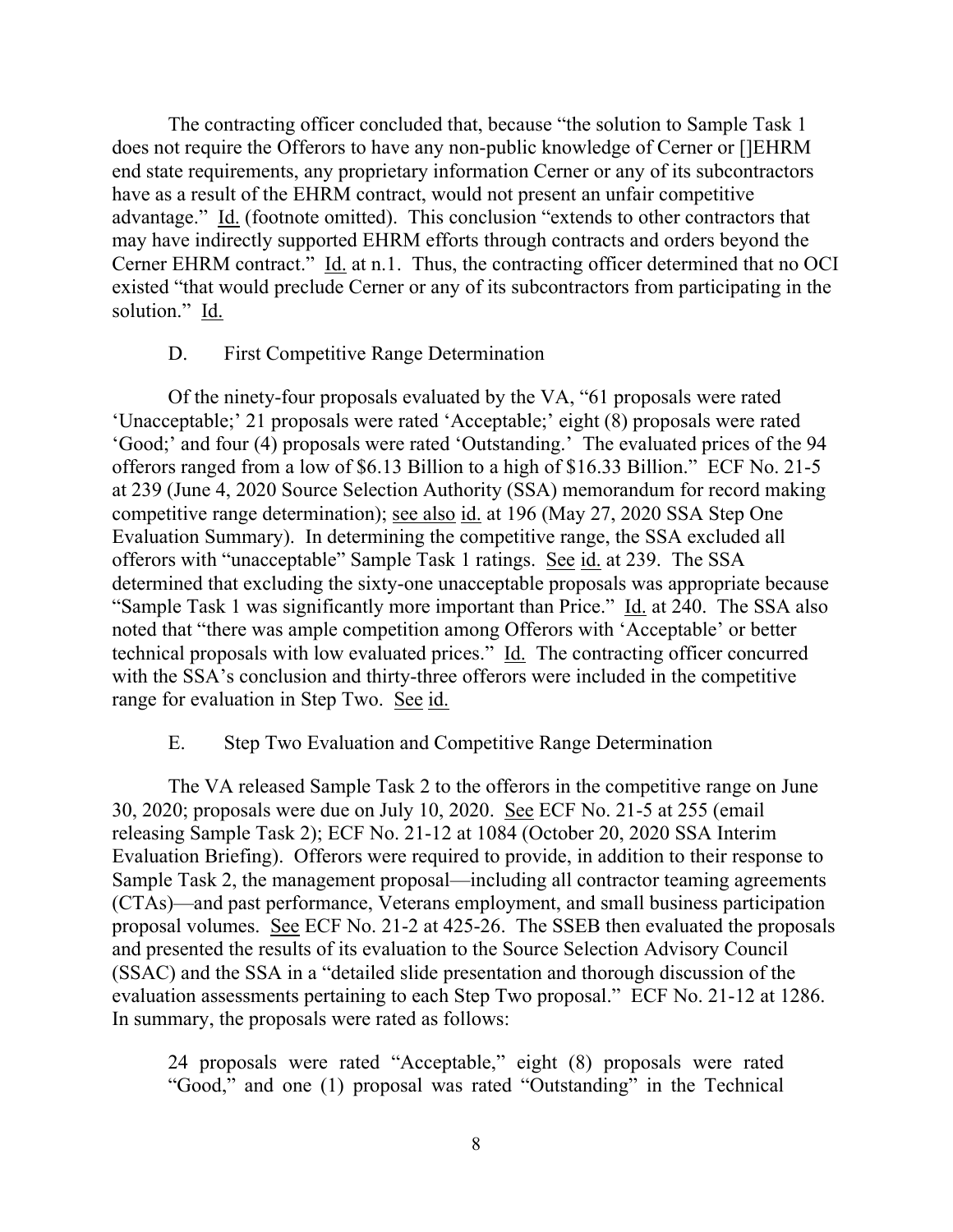Factor. All 33 proposals were rated "Low Risk" in the Past Performance Factor. In the Veterans Employment Factor, the 33 proposals ranged from eight (8) to 18,182 employees and one (1) to 4,574 Veteran employees, and the percentage of Veterans employed ranged from 4.41 percent to 71.08 percent. For the SBPC Factor, four (4) proposals were rated "Susceptible to Being Made Acceptable," two (2) proposals were rated "Acceptable," ten (10) were rated "Good," and 17 were rated "Outstanding." The evaluated prices ranged from a low of \$6.62 billion to a high of \$10.48 billion.

ECF No. 21-12 at 1286-87 (October 23, 2020 SSA Memorandum for Record re: Step Two Competitive Range Determination); see also id. at 1282-83 (SSEB Step Two Evaluation Summary).

The SSA considered "all factors and sub-factors and their relative importance," and determined that offerors rating "Acceptable" in the technical factor should be excluded from the competitive range because "they were not among the most highly rated proposals with a realistic prospect for award." Id. at 1288. The SSA determined that "reviewing the detailed findings" of the offerors' evaluations revealed that those rated "Acceptable" "presented a higher degree of risk in the Sample Task responses than those Offerors rated 'Good' or better in the Technical Factor." Id. The SSA also considered the offerors' past performance—the second most important factor as defined by the solicitation—and determined that, although they were each "assessed a varying number of weaknesses, each was considered Low Risk and therefore essentially equal in that Factor." Id.

The SSA also "considered the fact" that some of the offerors rated "Acceptable" in the technical factor "were stronger in the remaining factors . . . and/or proposed lower evaluated prices" than higher rated offerors. Id. The SSA determined that, given the relative importance of the technical factor and past performance factor, "none of these differences were significant enough to outweigh the 'Good' or better ratings received for the Technical Factor." Id. The contracting officer concurred with the SSA's determination that the nine offerors that received "Good" or better ratings in the technical factor would compose the competitive range for discussions. Id. at 1289.

After discussions and final proposal revisions, the SSEB presented the SSA with the final results of evaluation on November 18, 2020. See ECF No. 21-19 at 729 (Memorandum re: Fair and Reasonable Price Determination). The SSA determined to award contracts to all nine offerors in the competitive range for award, see id. at 729, the contracting officer determined that all nine offerors proposed fair and reasonable prices, see id. at 730, and the VA issued its Source Selection Decision awarding contracts to each of the nine offerors in the competitive range, see id. at 768-72.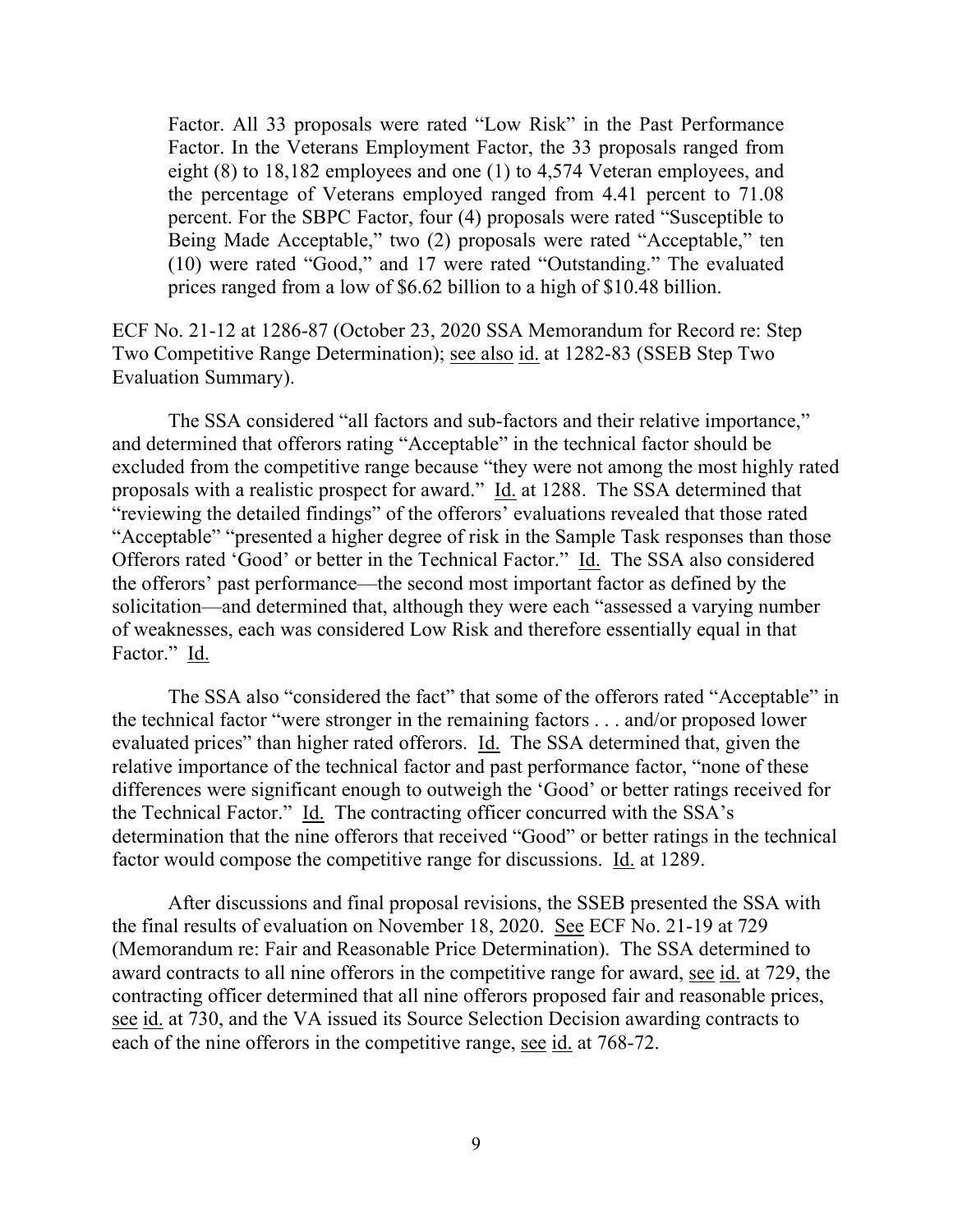## F. Plaintiff's Evaluation

Plaintiff was given an "Acceptable" rating for Sample Task 1 and "Good" for Sample Task 2. ECF No. 21-12 at 786 (the VA's Technical Factor Initial Evaluation Report for plaintiff's proposal). Plaintiff's Sample Task 1 rating was based on an assessment of two strengths, one weakness, and one significant weakness. See id. at 787- 90. The significant weakness was the result of plaintiff's proposal "lack[ing] detail in its approach to demonstrate the enterprise high level planning associated with analyzing, remediating, and reporting on the VA's infrastructure/IT deficiencies," as well as "regarding its understanding of the schedule involved with the VA's [EHRM] program." Id. at 789. The evaluation explained that this lack of detail "adds high risk that the project's infrastructure/IT analyses and remediations may result in schedule delays." Id. at 790. Likewise, the proposal's "minimal detail" demonstrating "an understanding of facilities planning . . . . adds risk that the Offeror does not have insight into the diversity and scope of work required." Id. Plaintiff's Sample Task 2 was given one significant strength, four strengths, and two weaknesses. See id. at 792-96.

"Based on the relative importance of the sample tasks, wherein each sample task was of equal importance, and considering the qualitative evaluation results of the individual sample tasks," plaintiff received an overall "Sample Task Subfactor rating of **ACCEPTABLE**." Id. at 786 (emphasis in original). Plaintiff received a management subfactor rating of "**Good**," based on two assessed strengths. Id. at 798-99 (the VA's Technical Factor Management Subfactor Initial Evaluation Report for Plaintiff). "Based on the evaluation results of the Technical subfactors and with due consideration given to the weights for those subfactors," plaintiff received an overall rating for the technical factor of "**ACCEPTABLE**." Id. at 780 (emphasis in original).

Plaintiff was rated "Low Risk" on the past performance factor, id. at 800-02, had a veteran employment percentage of 26.83 percent, see id. at 803, and received a rating of "**GOOD**" for its small business participation factor, id. at 804-05 (emphasis in original). Plaintiff also proposed the lowest price, but the SSA and contracting officer determined that "it was not enough of a difference, considering the slightly higher prices of the 'Good' Offerors, to outweigh its 'Acceptable' rating in the most important factor"—the technical factor. Id. at 1289.

## G. Procedural History

The VA informed plaintiff that it was not included in the competitive range and had, therefore, been eliminated from the competition on October 23, 2020. See ECF No. 21-13 at 2-3. Plaintiff requested a debriefing on its evaluation, which the VA provided on November 3, 2020. See id. at 10-66. Plaintiff filed a protest of its exclusion from the competitive range with the Government Accountability Office (GAO) on November 16, 2020. See ECF No. 21-15 at 1319-57. The GAO denied the protest on February 22,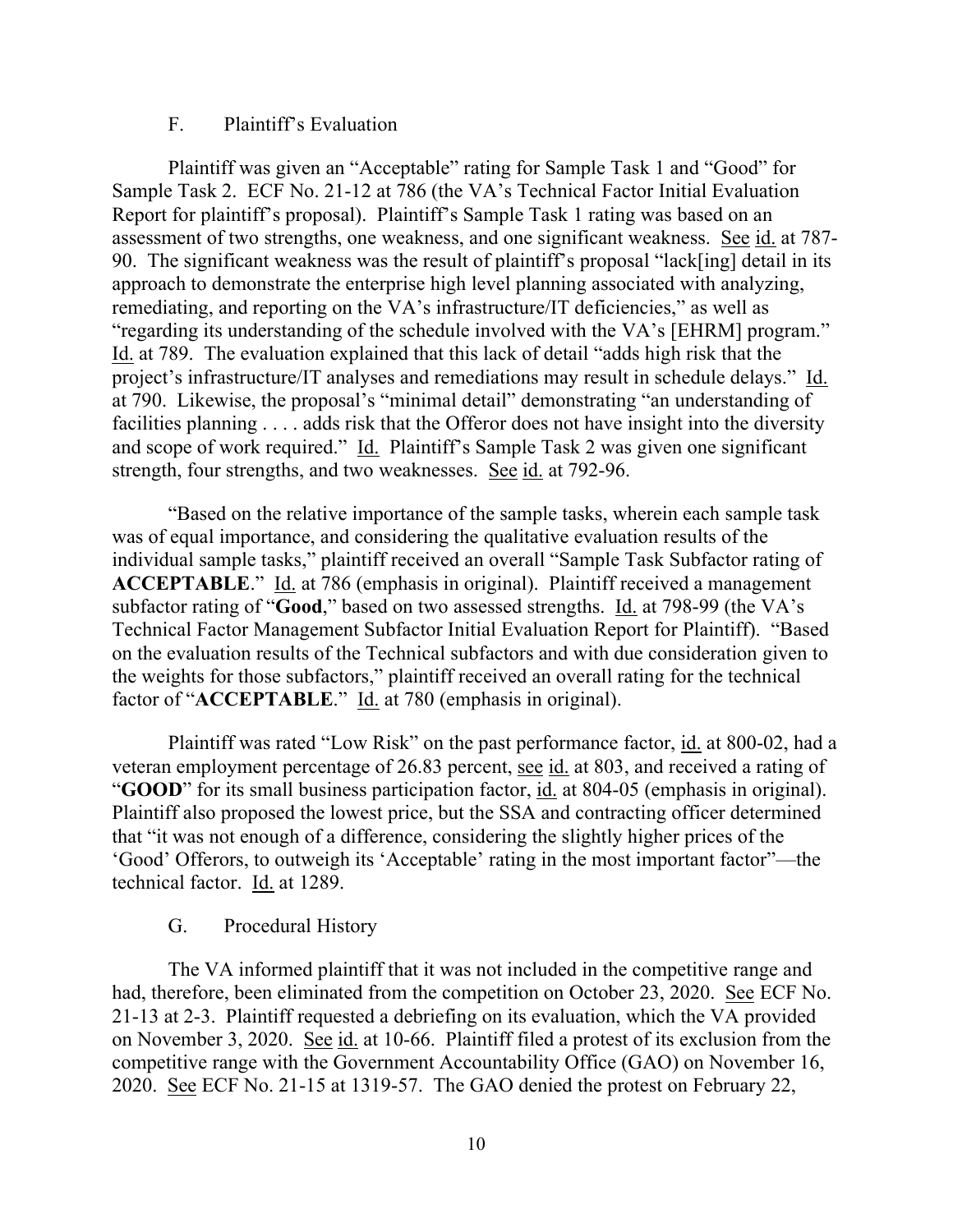2021, see ECF No. 21-17 at 180-94. Plaintiff filed its complaint in this court on March 2, 2021, see ECF No. 1, and amended its complaint on March 23, 2021, see ECF No. 24.

## II. Legal Standards

In its amended complaint, plaintiff invokes this court's bid protest jurisdiction. See ECF No. 24 at 14. This court's bid protest jurisdiction is based on the Tucker Act, which gives the court authority:

to render judgment on an action by an interested party objecting to a solicitation by a Federal agency for bids or proposals for a proposed contract or to a proposed award or the award of a contract or any alleged violation of statute or regulation in connection with a procurement or a proposed procurement. . . . without regard to whether suit is instituted before or after the contract is awarded.

28 U.S.C. § 1491(b)(1). The Tucker Act also states that the court may grant "any relief the court considers proper . . . including injunctive relief." 28 U.S.C. § 1491(b)(2).

To establish jurisdiction, a plaintiff must therefore demonstrate that it is an "interested party." 28 U.S.C.  $\S$  1491(b)(1). The Federal Circuit has held that the "interested party" requirement "imposes more stringent standing requirements than Article III." Weeks Marine, Inc. v. United States, 575 F.3d 1352, 1359 (Fed. Cir. 2009). Though the term "interested party" is not defined by the statute, courts have construed it to require that a protestor "establish that it '(1) is an actual or prospective bidder and (2) possess[es] the requisite direct economic interest." See id. (quoting Rex Serv. Corp. v. United States, 448 F.3d 1305, 1308 (Fed. Cir. 2006)) (alteration in original).

Once jurisdiction is established, the court's analysis of a "bid protest proceeds in two steps." Bannum, Inc. v. United States*,* 404 F.3d 1346, 1351 (Fed. Cir. 2005). First, the court determines, pursuant to the Administrative Procedure Act standard of review, 5 U.S.C. § 706, whether the "agency's action was arbitrary, capricious, an abuse of discretion, or otherwise not in accordance with [the] law." Glenn Def. Marine (ASIA), PTE Ltd. v. United States, 720 F.3d 901, 907 (Fed. Cir. 2013) (citing 28 U.S.C. § 1491(b)(4) (adopting the standard of 5 U.S.C. § 706)). If the court finds that the agency acted in error, the court then must determine whether the error was prejudicial. See Bannum, 404 F.3d at 1351.

To establish prejudice, "a protester must show 'that there was a substantial chance it would have received the contract award but for that error.'" Alfa Laval Separation, Inc. v. United States, 175 F.3d 1365, 1367 (Fed. Cir. 1999) (quoting Statistica, Inc. v. Christopher, 102 F.3d 1577, 1582 (Fed. Cir. 1996)). "In other words, the protestor's chance of securing the award must not have been insubstantial." Info. Tech. & Applications Corp. v. United States, 316 F.3d 1312, 1319 (Fed. Cir. 2003) (citations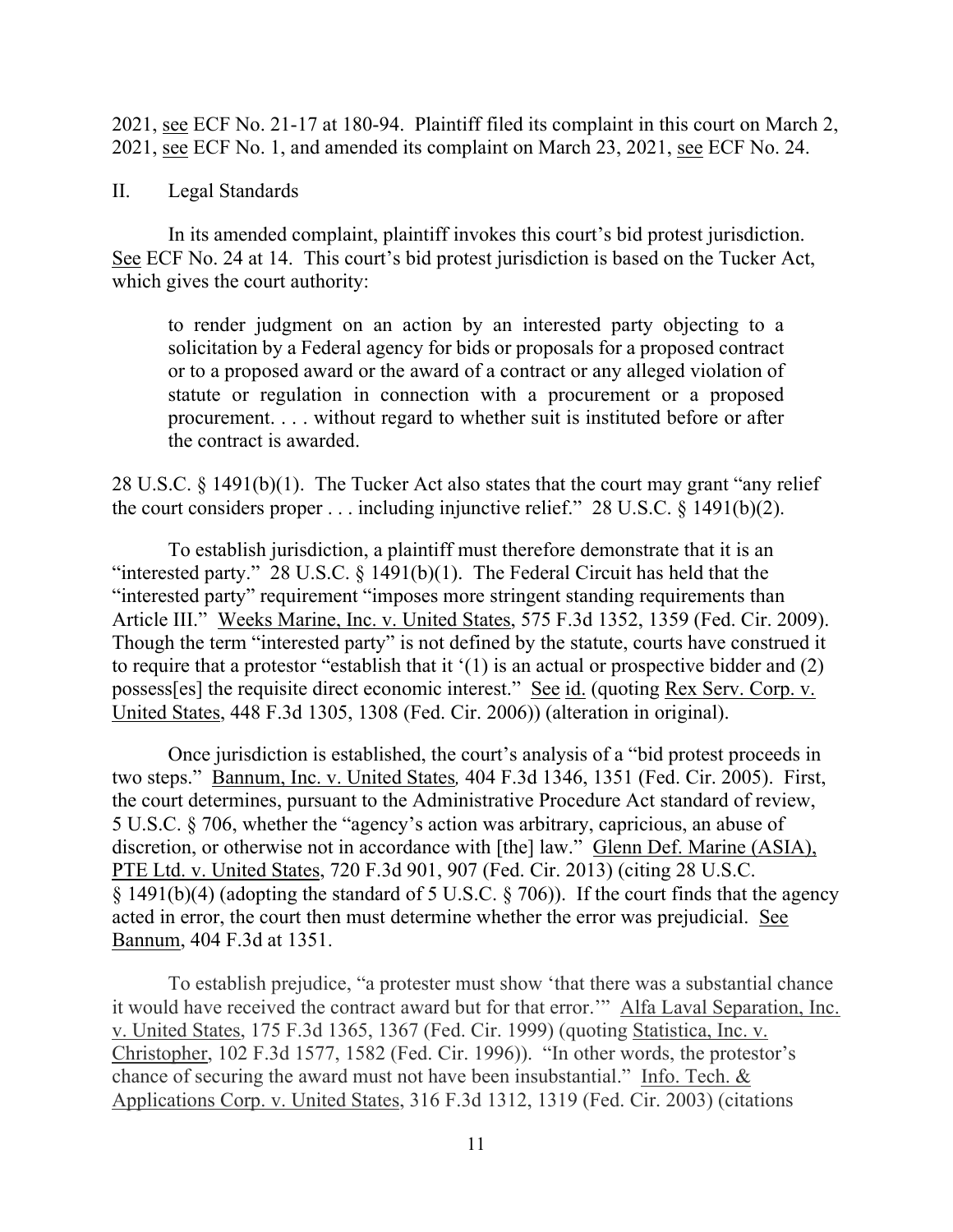omitted). The substantial chance requirement does not mean that plaintiff must prove it was next in line for the award but for the government's errors. See Sci. & Mgmt. Res., Inc. v. United States, 117 Fed. Cl. 54, 62 (2014); see also Data Gen. Corp. v. Johnson, 78 F.3d 1556, 1562 (Fed. Cir. 1996) ("To establish prejudice, a protester is not required to show that but for the alleged error, the protester would have been awarded the contract."). But plaintiff must, at minimum, show that "had the alleged errors been cured, . . . 'its chances of securing the contract [would have] increased.'" Precision Asset Mgmt. Corp. v. United States, 125 Fed. Cl. 228, 233 (2016) (quoting Info. Tech., 316 F.3d at 1319).

Given the considerable discretion allowed contracting officers, the standard of review is "highly deferential." Advanced Data Concepts, Inc. v. United States, 216 F.3d 1054, 1058 (Fed. Cir. 2000). As the Supreme Court of the United States has explained, the scope of review under the "arbitrary and capricious" standard is narrow. See Bowman Transp., Inc. v. Arkansas-Best Freight Sys., Inc., 419 U.S. 281, 285 (1974). "A reviewing court must 'consider whether the decision was based on a consideration of the relevant factors and whether there has been a clear error of judgment," and "[t]he court is not empowered to substitute its judgment for that of the agency.'" Id. (quoting Citizens to Preserve Overton Park v. Volpe, 401 U.S. 402, 416 (1971)); see also Weeks Marine, 575 F.3d at 1368-69 (stating that under a highly deferential rational basis review, the court will "sustain an agency action 'evincing rational reasoning and consideration of relevant factors'") (citing Advanced Data Concepts, 216 F.3d at 1058).

#### III. Analysis

According to plaintiff, the VA's "evaluation and competitive range determination suffer from both systemic and specific flaws, but for which [plaintiff] . . . would have been in the competitive range with a substantial chance of award." ECF No. 55 at 7. Specifically, plaintiff argues that the VA's evaluation was flawed because: (1) it did not evaluate the proposals against all evaluation criteria when it excluded all "acceptable" rated offerors regardless of their price, past performance, and veteran's employment ratings, see id. at 8-10, 43-48; (2) it treated offerors that had the same rating as plaintiff differently and assigned plaintiff lower ratings than other offerors with similar proposal features, see id. at 10-12, 48-53; (3) it failed to exclude an offeror that did not abide by the solicitation requirements, see id. at 12-14, 53-58; (4) it used competitive range procedures when it had no reasonable basis to conduct discussions, see id. at 14-16, 58- 61; and (5) it conducted a procurement "tainted by an unmitigated OCI," id. at 16, 61-65.

Defendant responds that, "[a]s an initial matter, [plaintiff] cannot establish standing to bring this protest." ECF No. 61 at 26. Plaintiff, defendant contends, cannot establish that it had a substantial chance of inclusion in the competitive range because of "the flexibility of the competitive range," and the fact that inclusion in the competitive range did not guarantee contract award. Id. at 34; see also id. at 34-35. Further, defendant argues, even if plaintiff had standing: (1) "the VA applied the evaluation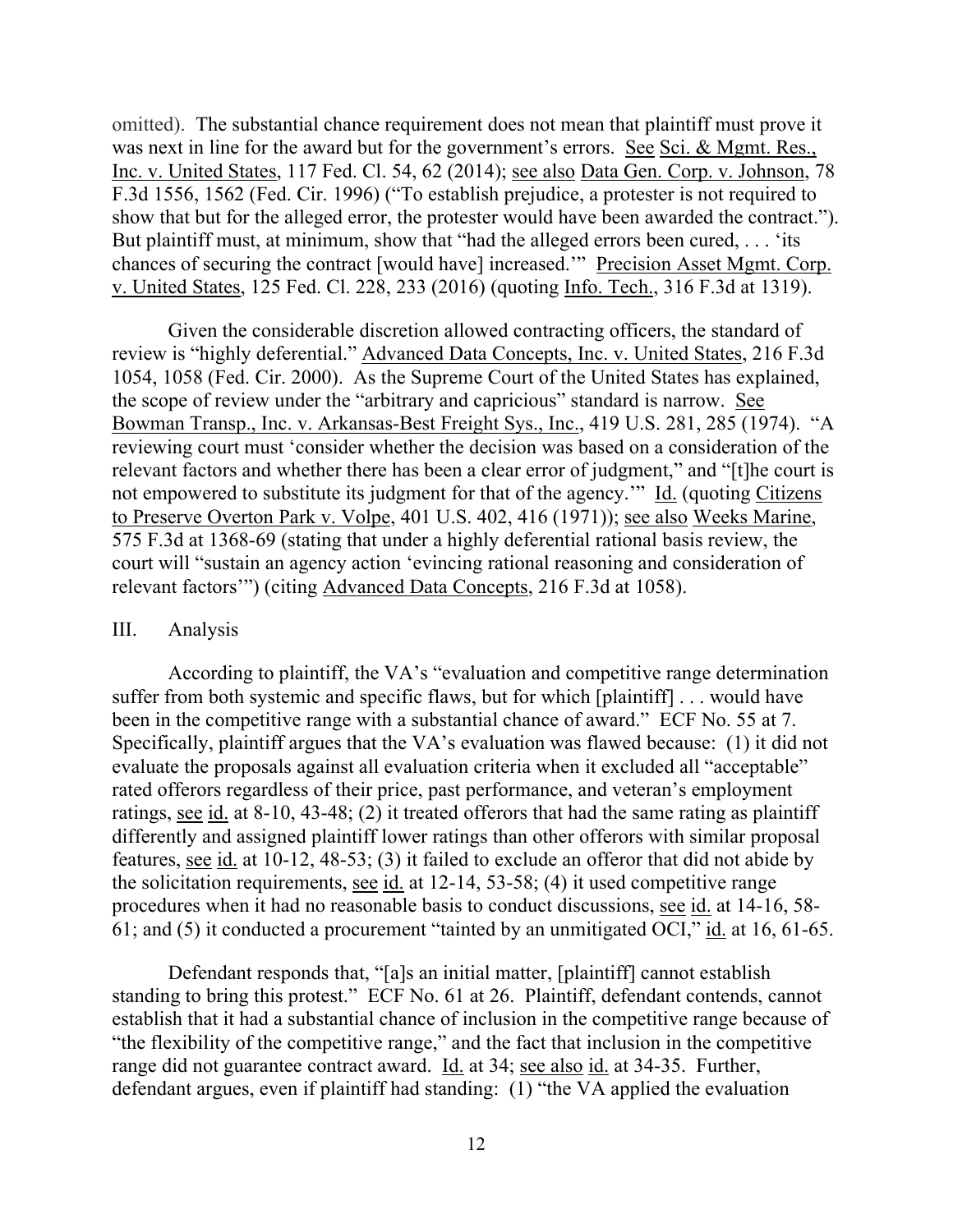criteria consistent with the solicitation," id. at 26; see also id. at 36-47; (2) "the record establishes that there were differences in the proposals . . . that led to the agency's different evaluative conclusions," id. at 27; see also id. at 47-61; (3) the offerors abided by the solicitation, id. at 27, 61-68; (4) the agency conducted discussions and therefore used the competitive range consistent with the regulations, see id. at 27-28, 68-72; and (5) plaintiff failed to identify any "'hard facts'" in support of its OCI claim, relying instead on "speculation and innuendo," id. at 28; see also id. at 72-77.

Intervenor-defendant Decisive Point, echoes defendant's arguments and adds that plaintiff's "arguments amount to mere disagreement with the subjective judgment of the agency evaluators," ECF No. 57 at 13, which "is not enough for this [c]ourt to overturn" the agency's decision, id. at 14. Similarly, intervenor-defendant Aptive notes that, in addition to defendant's arguments, plaintiff cannot have been prejudiced by Aptive's evaluation because Aptive's "inclusion in the competitive range did not prevent [plaintiff] from also making the competitive range." ECF No. 59-2 at 5. Put another way, "if Aptive were excluded from the competitive range, it would not mean that [plaintiff] would be included."<sup>5</sup> Id.

# A. Plaintiff Has Standing to Protest Its Exclusion from the Competitive Range

The record is clear, for standing purposes, that plaintiff was an actual offeror in the subject procurement. See Weeks Marine, 575 F.3d at 1359; see also ECF No. 24 at 14; ECF No. 21-2 at 614-86. Thus, to establish standing plaintiff must demonstrate that it has a direct economic interest in the procurement. See Weeks Marine, 575 F.3d at 1359. To demonstrate a direct economic interest sufficient to support standing, plaintiff must both show that it had a substantial chance of award and show that it was prejudiced by the agency's action. See Wis. Physicians Serv. Ins. Co. v. United States, 151 Fed. Cl. 22, 30 (2020). In short, plaintiff "must show that there was a 'substantial chance' it would have received the contract award but for the alleged error in the procurement process." Info. Tech., 316 F.3d at 1319 (citing Alfa Laval, 175 F.3d at 1367). To make the appropriate showing, plaintiff must demonstrate "more than a bare possibility of receiving the award." Precision Asset, 125 Fed. Cl. at 233 (citing Bannum, 404 F.3d at 1358) (affirming the trial court's determination that the plaintiff had not demonstrated a substantial chance of award when its "argument rest[ed] on mere numerical possibility, not evidence").

An offeror that was properly eliminated from the competition as "untimely, technically unacceptable, or otherwise failing to merit consideration as a finalist," only has standing to challenge its elimination from the competition and lacks standing to

<sup>&</sup>lt;sup>5</sup> Because intervenor-defendants' arguments track closely with defendant's arguments, the court will not separately discuss each intervenor-defendant's arguments unless they are both different from the arguments made by defendant and pertinent to this decision.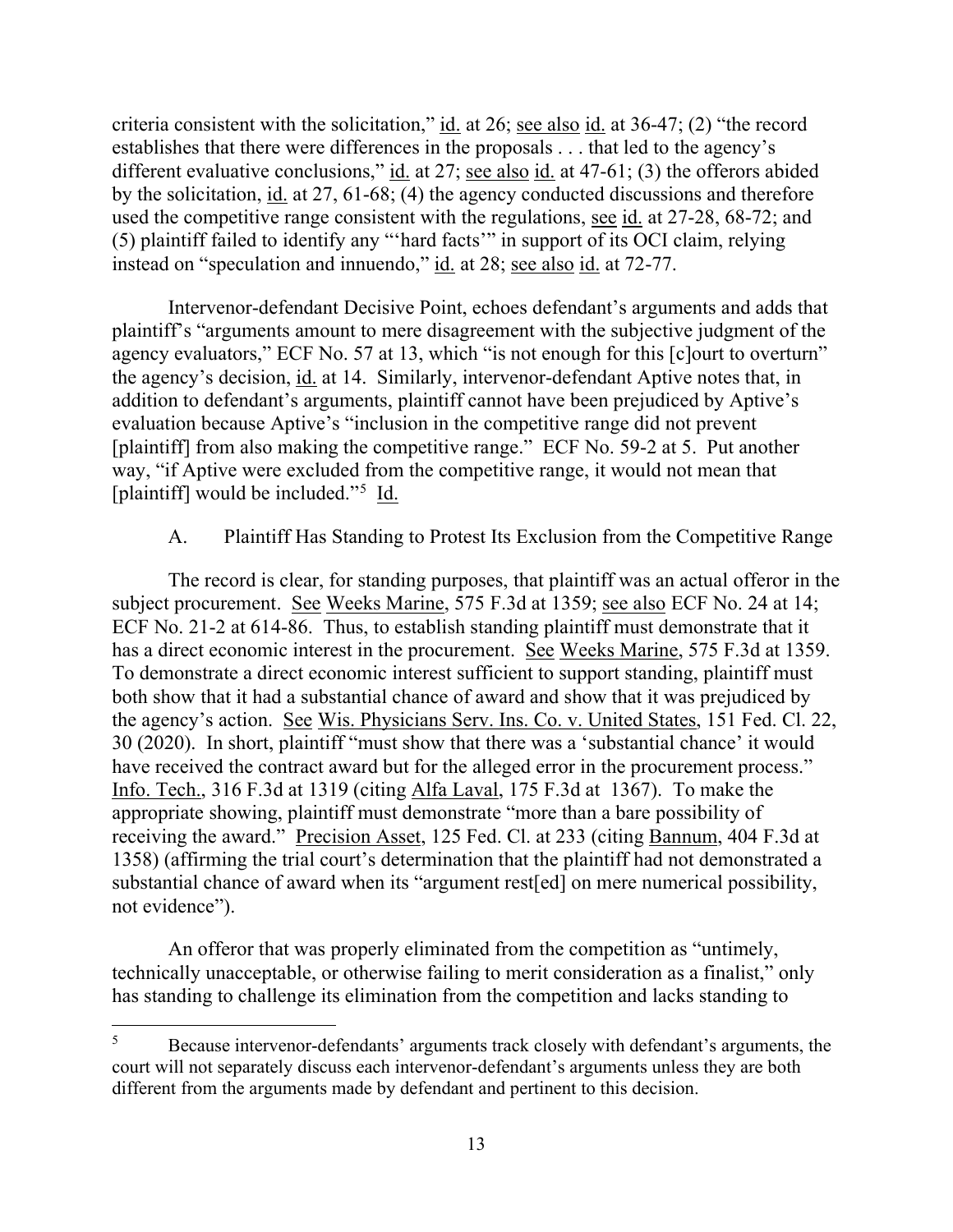challenge any agency action subsequent to its elimination. Wis. Physicians, 151 Fed. Cl. at 30-31 (citing Labatt Food Serv., Inc. v. United States, 577 F.3d 1375, 1380-81 (Fed. Cir. 2009)). In Wisconsin Physicians, the court held that an offeror eliminated from competition as technically unacceptable had standing to challenge its own proposal evaluation.<sup>6</sup> See id. at 32. After it found that the agency's evaluation and plaintiff's elimination as technically unacceptable were appropriate, the court went on to hold that plaintiff did not have standing to challenge any agency action after its elimination, including a potential OCI. See id. at 43-44.

Defendant concedes that under the standing test, and applying the reasoning in Wisconsin Physicians, plaintiff has standing to challenge "the agency's evaluation of its proposal," but argues that it does not have standing to bring the rest of its claims. ECF No. 76 at 9-10. Plaintiff, however, argues that it "has standing to pursue all allegations that challenge the composition of the competitive range and [plaintiff's] exclusion from it" because it "was not deemed technically unacceptable" or otherwise ineligible for award and was the highest-rated offeror not included in the range and lowest-overall priced offeror. ECF No. 77 at 7 (emphasis in original).

The court agrees with the parties that plaintiff has standing to challenge its own evaluation and to challenge its alleged disparate treatment during the evaluation process. In the court's view, plaintiff has demonstrated that it had a substantial chance of being included in the competitive range. Plaintiff need not show actual causation to make such a showing. See Bannum, 404 F.3d at 1358 ("This test is more lenient than showing actual causation."). Plaintiff's alleged position as the lowest-priced, highest-rated offeror not included in the competitive range, along with the alleged flaws in the VA's evaluation, are sufficient to establish plaintiff's substantial chance of inclusion in the competitive range. See Info. Tech., 316 F.3d at 1319. Thus, as in Wisconsin Physicians, plaintiff has alleged errors in its technical evaluation, error in the consideration of the past performance factor, and error in consideration of its price that, if valid, could have placed plaintiff within the final competitive range. See Wis. Physicians, 151 Fed. Cl. at 32.

The court, however, cannot make a determination about plaintiff's standing to protest the agency's actions subsequent to plaintiff's elimination until it has determined whether the agency appropriately evaluated plaintiff's proposal. See id. at 30.

- B. The VA's Evaluation of Plaintiff's Proposal Was Not Arbitrary or **Capricious** 
	- 1. The VA Appropriately Applied All Evaluation Criteria

While not binding, the court finds the reasoning in Wisconsin Physicians Service Insurance Co. v. United States, 151 Fed. Cl. 22 (2020), persuasive.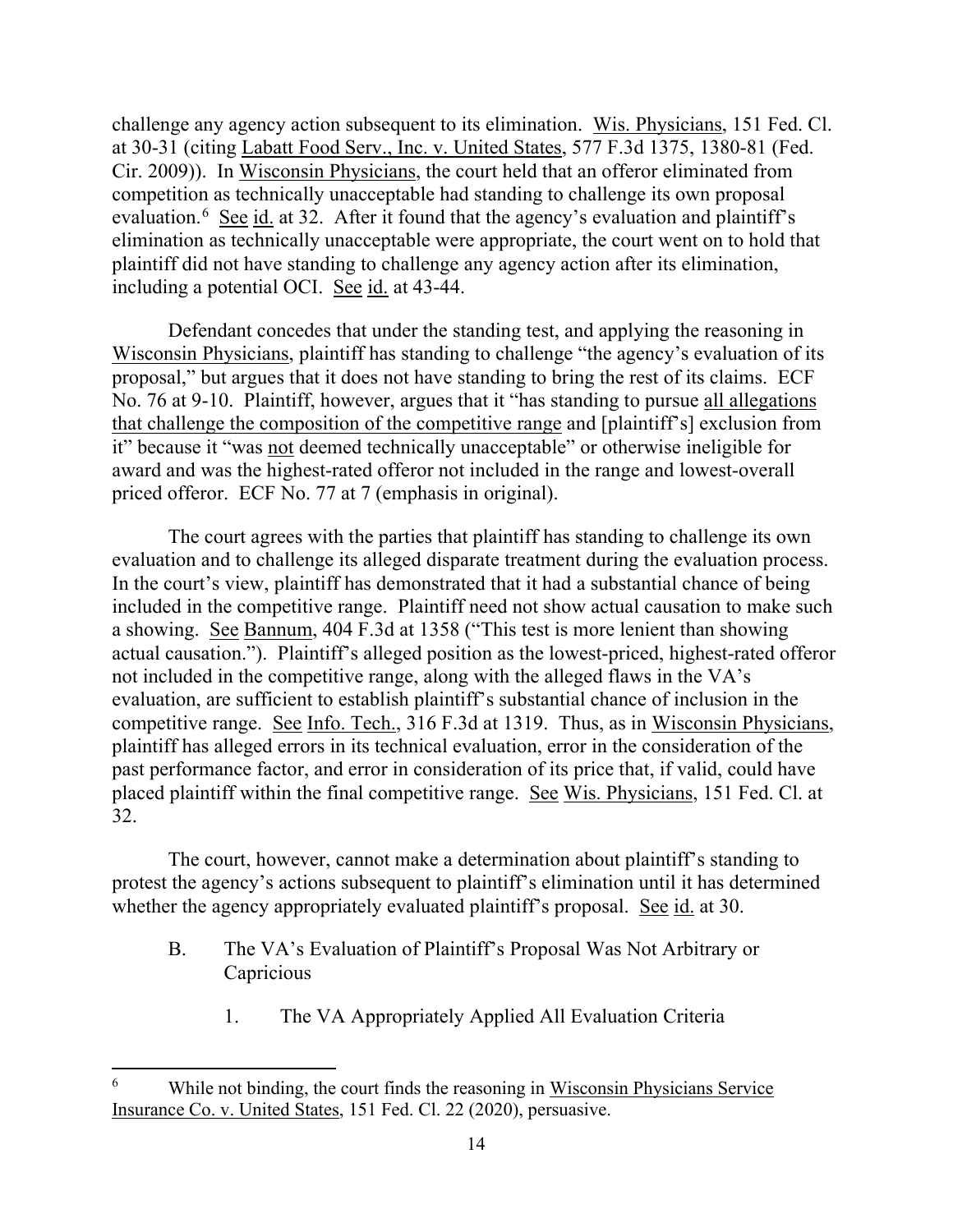Plaintiff argues that the VA, "[r]ather than factoring all evaluation criteria" into its evaluation, ECF No. 55 at 44, "based its competitive range determination on the technical factor adjectival ratings alone," id. at 43, when it "mechanically" excluded all offerors rated acceptable in the technical factor, id. at 44.

Review of the record, however, reveals that the VA's evaluation was detailed and reasoned, and included review and discussion of each of the evaluation factors and how they weighed against each other. See ECF No. 21-12 at 1288-89. The VA's review included:

- (1) Detailed price evaluations for each offeror, see ECF No. 21-4 at 437-84, ECF No. 21-5 at 1-48;
- (2) An initial 147 slide briefing related to the evaluation of Sample Task 1, which included information about the strengths and weaknesses of each offeror and a detailed price evaluation, see ECF No. 21-5 at 49-196;
- (3) An initial competitive range determination memorandum, and a confirmation of that determination after items for negotiation were considered, <u>see id.</u> at 239-42;
- (4) Evaluation reports for each offeror that included a detailed overview of the assessed strengths and weaknesses for the sample tasks and management proposal, the past performance summary and weaknesses, the veterans employment calculation, and the strengths and weaknesses of the small business participation levels, see ECF No. 21-12 at 752-1066;
- (5) A second, more than two-hundred slide, presentation that included details about the strengths and weaknesses of each offeror's Sample Task 2 and management proposals, a detailed review of each offeror's past performance, a calculation of each offeror's veterans employment percentage, and a review of each offeror's small business participation, see id. at 1069-1283; and
- (6) A final competitive range determination memorandum explaining the SSA's and contracting officer's review of the evaluation and rationale for their decision-making, see id. at 1284-89.

 Reviewing each of these evaluations, it appears to the court that the VA specifically considered all of the relevant factors in assigning plaintiff its ratings. See id. at 786-805.

Taking into account the breadth and detail of the VA's evaluation, the court cannot credit plaintiff's assertion that the VA "based its determination on the technical factor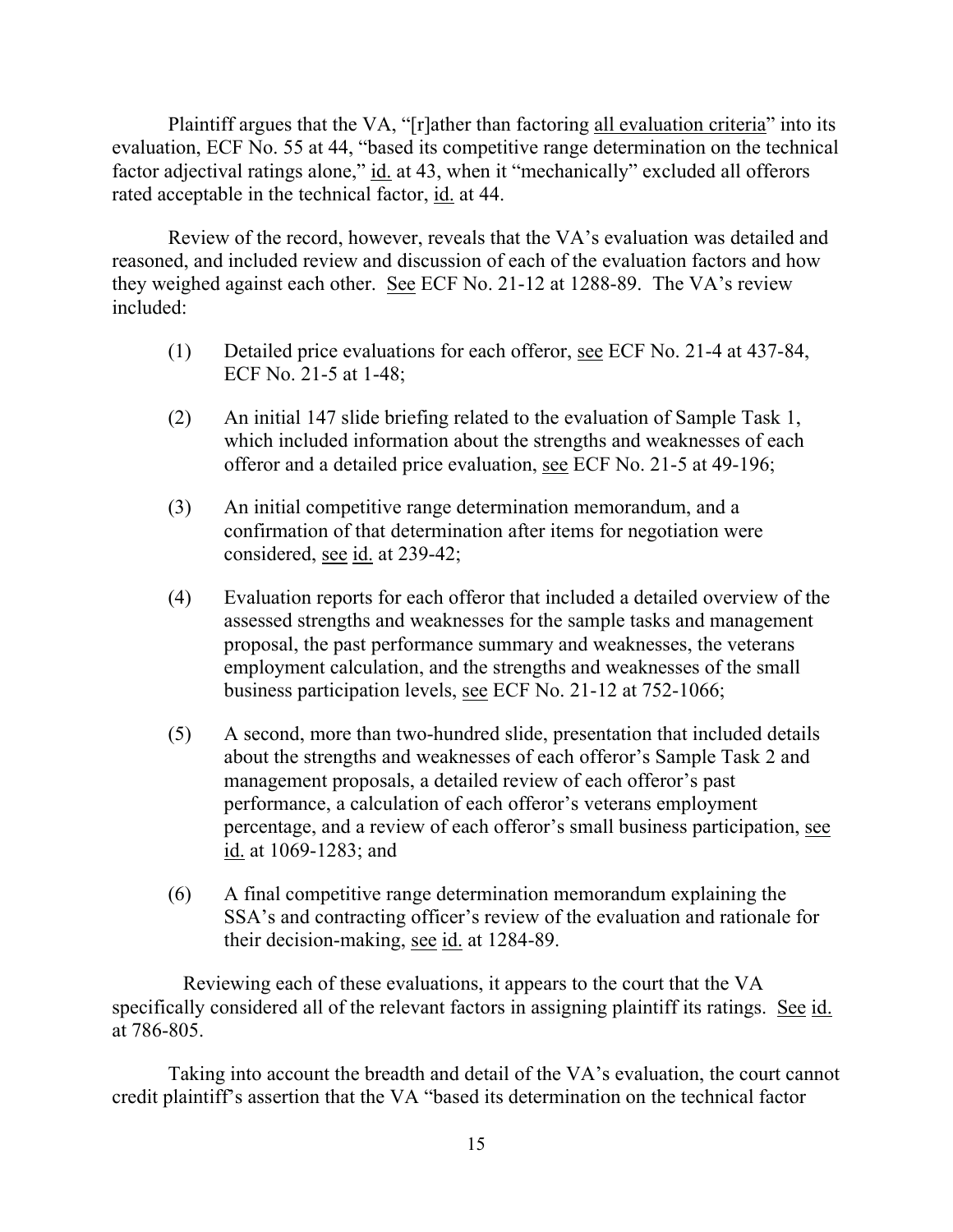alone" and "mechanically" excluded offerors. ECF No. 55 at 44. It is not in the court's purview to "'substitute its judgment for that of the agency.'" Bowman, 419 U.S. at 285 (quoting Citizens to Preserve Overton Park, 401 U.S. at 416). If, as it has here, the VA has "articulate<sup>[d]</sup> a 'rational connection between the facts found and the choice made'" the court will uphold the agency's decision. Id. (quoting Burlington Truck Lines v. United States, 371 U.S. 156, 168 (1962)). The court perceives no failure to consider relevant factors for evaluation or clear error of judgment by the VA that would support overturning the agency's conclusions. See Bowman, 419 U.S. at 285. Instead, it appears that plaintiff's challenges to the VA's evaluation of the proposals amount to disagreements with the VA's conclusions.

## 2. The VA Applied the Evaluation Criteria Equitably

According to plaintiff, the VA treated several offerors more favorably than plaintiff for similar issues in their Sample Task 1 proposals. See ECF No. 55 at 49-53; ECF No. 63 at 26-40; ECF No. 71. Plaintiff summarized its own argument, contending that it was "unequally downgraded relative to multiple awardees—specifically, [plaintiff's]: (1) assignment of labor categories; (2) discussion of 'testing[';] (3) discussion of VA Medical Centers and other sites; (4) discussion of 'FIPS 140-2' and 'WPA-2[';] and (5) identification of the period of the electronic health record modernization rollout." ECF No. 71 at 3. Defendant responds that, while the details of the offerors' proposals may look similar, the overall rating was based on "clear differences in the proposals under the high-level focus area<sup>[s]</sup>." ECF No. 61 at 49; <u>see</u> also id. at 48-61. And, while an offeror "may have shared a couple of [plaintiff's] flaws," the other proposals' overall high-level focus areas were "objectively better." Id. at 50; see also id. at 48-61. Plaintiff replies that the "relevant question" is not about the overall rating, but whether the other offerors and plaintiff "were equally downgraded for the same alleged flaws." ECF No. 63 at 31 (emphasis in original).

To prevail on its claims of disparate treatment, plaintiff must demonstrate that the VA "unreasonably downgraded its proposal for deficiencies that were 'substantively indistinguishable' from or nearly identical to those contained in other proposals." Office Design Grp. v. United States, 951 F.3d 1366, 1372 (Fed. Cir. 2020) (quoting Enhanced Veterans Sols., Inc. v. United States, 131 Fed. Cl. 565, 588 (2017)). If plaintiff fails to demonstrate that the proposals at issue are "indistinguishable for purposes of the evaluation, then the exercise instead crosses the line and involves the second guessing of 'minutiae,'" which is an inappropriate exercise for the court to undertake. Enhanced Veterans, 131 Fed. Cl. at 588 (quoting E.W. Bliss Co. v. United States, 77 F.3d 445, 449 (Fed. Cir. 1996)).

A careful review of plaintiff's cited examples of allegedly disparate treatment demonstrates that plaintiff has not made the requisite showing that its proposal is "substantively indistinguishable" from the other quoters' proposals. See Office Design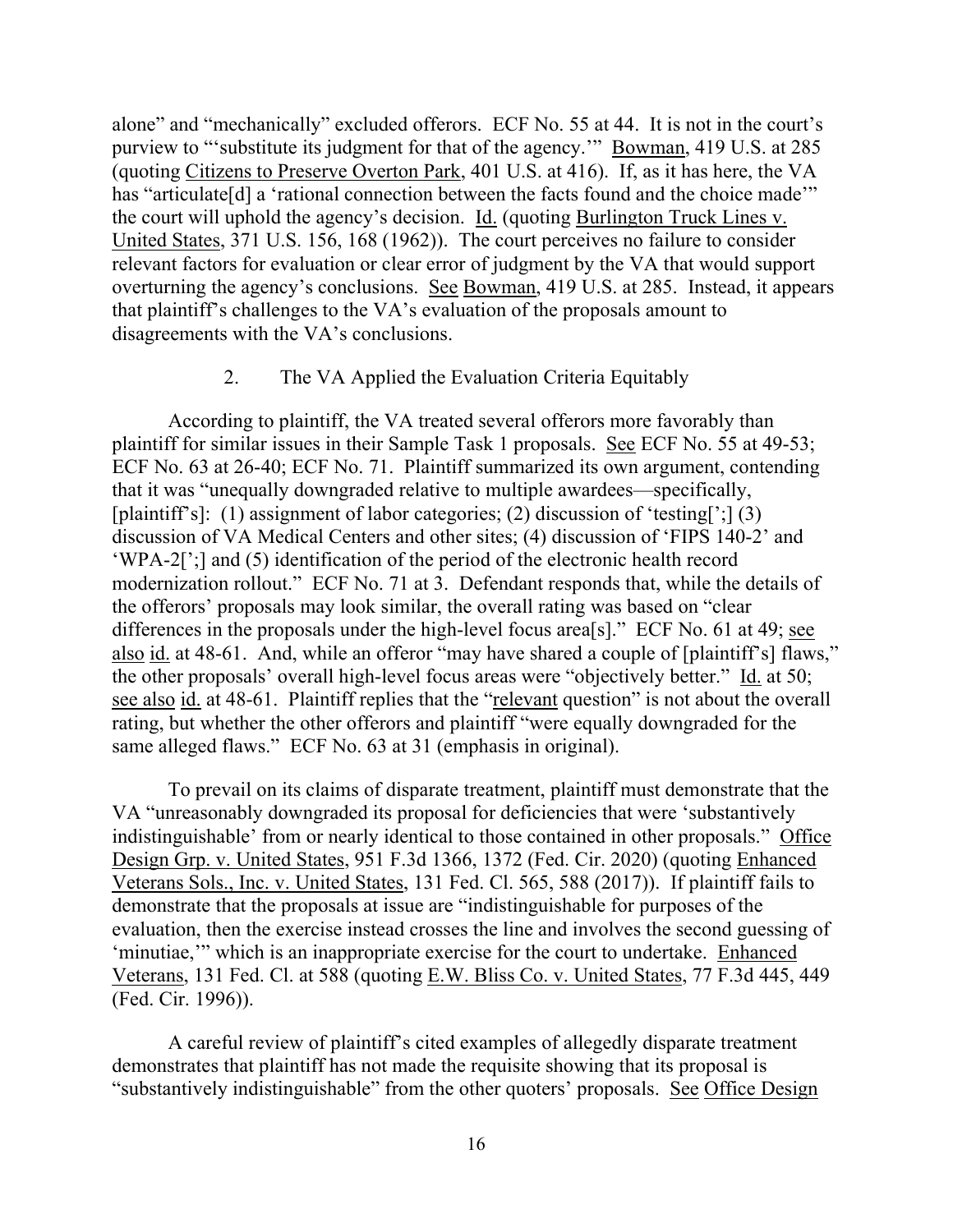Grp., 951 F.3d at 1372. Plaintiff's examples represent granular similarities between the proposals that do not account for differences between the overall proposals and overall evaluations.<sup>7</sup> See, e.g., ECF No. 55 at 49 (discussing plaintiff's example of the treatment of labor categories). Compare, e.g., ECF No. 21-4 at 96, with id. at 351-52, and id. at 117 (the labor categories included in the proposals at issue). When taking into account the entirety of the proposals and the entirety of the evaluations, the proposals that plaintiff asserts are "substantively indistinguishable," become readily distinguishable. Office Design Grp., 951 F.3d at 1372.

The court will not involve itself in the inappropriate "second guessing of 'minutiae'" for which plaintiff presses. Enhanced Veterans, 131 Fed. Cl. at 588 (quoting E.W. Bliss, 77 F.3d at 449). The court is satisfied that the VA closely reviewed each proposal and that any differences in evaluation outcome are not the result of disparate treatment of "indistinguishable" proposals. Id. Rather, in the court's view, the evaluation flaws and disparate treatment of which plaintiff complains amount to a strong disagreement with the conclusions the VA drew during its evaluation. The court cannot and will not substitute its judgment for that of the agency when the agency has clearly articulated a rational connection between facts and conclusions about distinguishable proposals. See Bowman, 419 U.S. at 285; Office Design Grp., 951 F.3d at 1372. Plaintiff's claims related to the VA's evaluation of its proposal must, therefore, fail.

C. Plaintiff Does Not Have Standing to Pursue Its Challenges to the Agency's Actions Subsequent to Its Elimination

Having found that the VA did not act arbitrarily or capriciously in evaluating plaintiff's proposal, and that plaintiff was thereby appropriately eliminated from the competition, the court now turns to the question of plaintiff's standing to pursue its claims regarding the agency's actions subsequent to plaintiff's elimination.

Defendant argues that plaintiff does not have standing to bring its remaining claims because it "cannot establish that there was a substantial chance [plaintiff] would have received the contract award but for the alleged error[s]." ECF No. 76 at 11. Defendant further argues that, because the solicitation provided for multiple awards

For example, while, as plaintiff points out, offeror 96 and plaintiff made two similar choices in their list of labor categories—each included a 508 Compliance Expert and excluded an HVAC specialist—that was noted in the VA's explanation of plaintiff's significant weakness but not commented upon in offeror 96's evaluation, the two personnel proposals overall are quite different. Compare ECF No. 21-4 at 96 with id. at 351-52. Plaintiff's Sample Task 1 proposal appears to include only a bullet point "partial list of applicable Labor Categories," id. at 96, while offeror 96 includes one and a half pages of personnel explanation, a chart of organization structure, and a table of appliable labor categories that contains substantial differences to plaintiff's labor categories, see id. at 351-52. The court carefully reviewed each of plaintiff's examples and cites just this one as an exemplar of what it found for each cited example.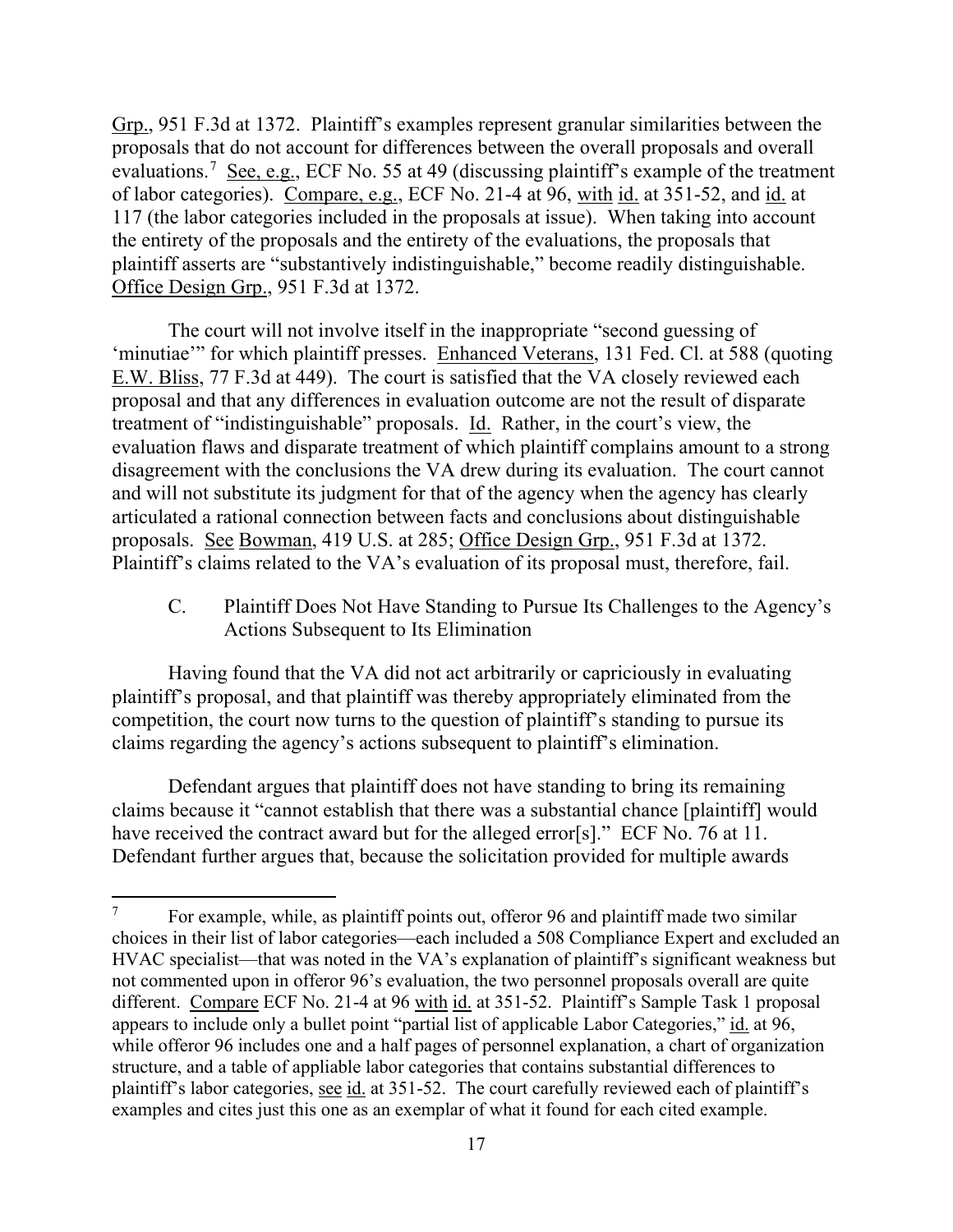rather than a set number of awards, any errors in the evaluation of those offerors included in the competitive range and the eventual awardees cannot have prejudiced plaintiff. See id. at 11-15.

Plaintiff responds that it would have had a "substantial chance of displacing" its competitors in the competitive range if the VA had either excluded intervenor-defendant Aptive from the competitive range or considered the alleged OCI. ECF No. 77 at 17; see also id. at 20-21. Plaintiff argues that because these issues "implicate the composition of the competitive range," they do not constitute agency action subsequent to plaintiff's elimination. Id. at 20. Plaintiff also contends that it has standing to challenge the agency's use of competitive range procedures and failure to conduct discussions because it "challenges the propriety of the creation of the competitive range, rather than any specific proposal included therein." Id. at 19.

In the court's view, each of plaintiff's remaining challenges constitutes a challenge to the agency's actions subsequent to plaintiff's elimination from the competition. As such, plaintiff could not have been prejudiced by the agency's actions and lacks standing to bring the claims. The court will explain how this principle applies to each claim in turn.

## 1. Plaintiff Was Not Prejudiced by Any Alleged Failure to Exclude Intervenor-Defendant Aptive

Plaintiff argues that the VA should have excluded intervenor-defendant Aptive from the competition for two reasons: (1) Aptive made substantive revisions to its Sample Task 1 proposal in response to Amendment 1 "in contravention of" the solicitation provision prohibiting revisions to a sample task response, ECF No. 55 at 54; and (2) Aptive failed to submit its required CTAs as part of its management proposal, see id. at 57. According to plaintiff, by permitting Aptive to proceed with a revised Sample Task 1, the VA treated Aptive more favorably than plaintiff, and conducted "unequal discussions" with Aptive. See id. at 55-56. Plaintiff contends that if Aptive had been "reasonably evaluated . . . in accordance with the [s]olicitation, there is a substantial chance that [plaintiff]—the highest-rated offeror not included in the competitive range would have been selected in [Aptive's] stead." Id. at 57-58; see also ECF No. 63 at 41 ("Had [plaintiff] also been given an additional 19 days to make substantive revisions to its Sample Task 1 proposal, there is a reasonable likelihood that it would have improved its proposal, as [Aptive] did."). Plaintiff further argues that if the court finds plaintiff lacks standing to pursue this claim, "this [c]ourt regularly would be deprived of jurisdiction to remedy significant procurement errors in multiple-award procurements." ECF No. 77 at 18.

Defendant responds that plaintiff's "assumption that there is a substantial chance that it would [have] receive[d] an award if [Aptive] had received a lower assessment on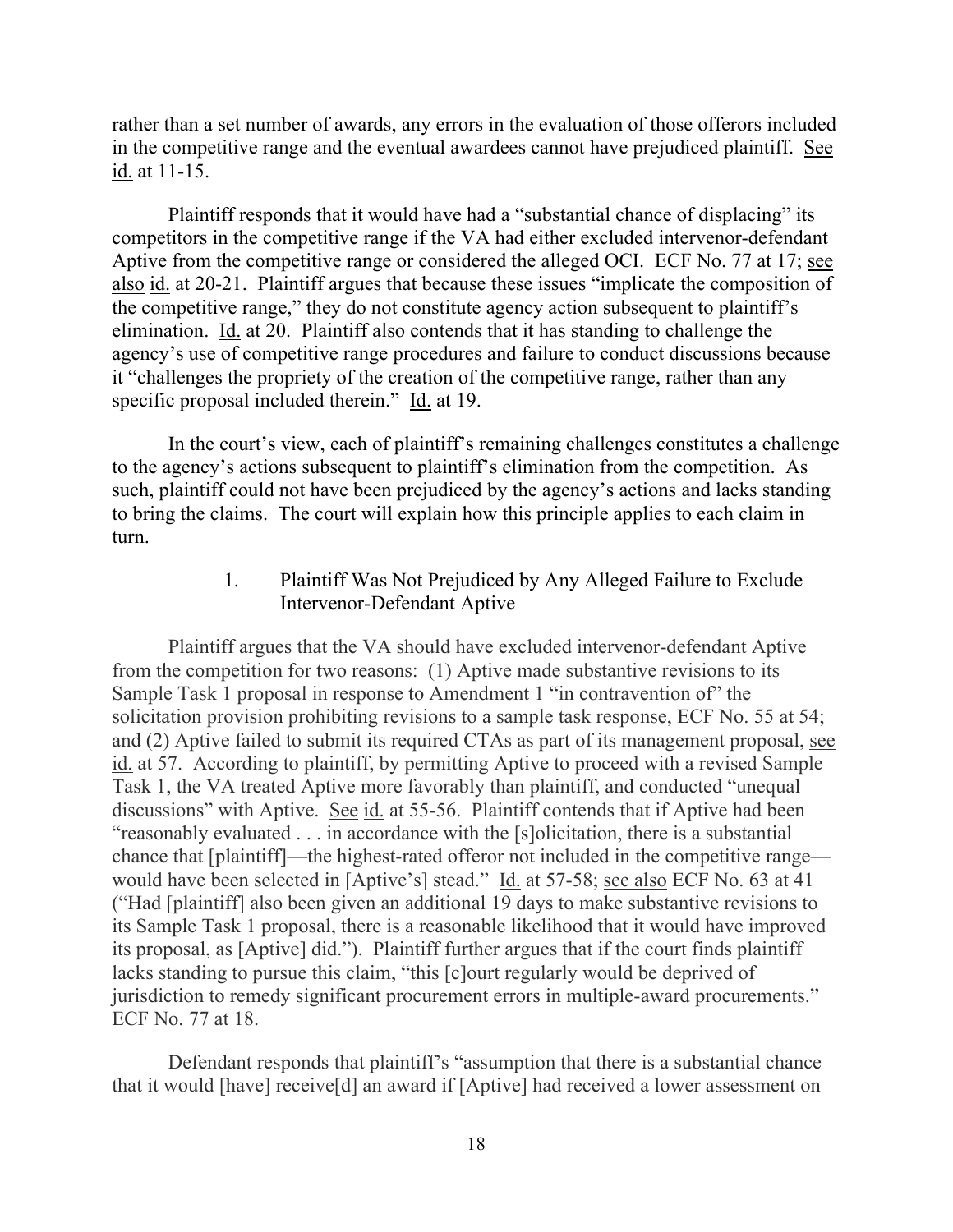the Management Sub-Factor is flawed" because "there is no reason to believe that if an offeror were eliminated, [plaintiff] would have been selected for award." ECF No. 61 at 68; see also ECF No. 76 at 11. This is so, defendant contends, because in this multiaward procurement, "there was no guarantee under the solicitation that an additional award would be made if one of the awardees had been eliminated." ECF No. 61 at 68. Defendant further argues that "Amendment 1 encouraged offerors, without explicit limitation, to revise their Sample Task 1 proposal in order to ensure compliance with formatting requirements." Id. at 62. Thus, according to defendant, "the limited organizational adjustment [Aptive] made to its proposal . . . [is] not forbidden by the amendment," id. at 63 (citation omitted), and all offerors received the same chance to revise their proposals as Aptive did, see id. at 65. Moreover, defendant contends, the VA's evaluation of Aptive's management proposal was reasonable, despite the missing CTAs, because the solicitation did not require the VA to exclude Aptive or assess a deficiency for the error and the contracting officer issued an item for negotiation (IFN) to Aptive to obtain the missing CTAs. See id. at 66-67.

To succeed on its argument that the VA should have excluded Aptive, plaintiff must demonstrate that it was prejudiced—meaning, at minimum, show that "had the alleged errors been cured, . . . 'its chances of securing the contract [would have] increased.'" Precision Asset, 125 Fed. Cl. at 233 (quoting Info. Tech., 316 F.3d at 1319). The court agrees with defendant that plaintiff has not done so. In the court's view, the VA's evaluation of Aptive's proposal, whether inappropriately revised or missing required components, did not affect the VA's evaluation of plaintiff's proposal. Plaintiff has neither explained how—nor pointed to any record evidence that—a change in the VA's evaluation of Aptive's proposal would have changed how the VA viewed plaintiff's proposal. Simply stating that it was the "highest-rated offeror not included in the competitive range" is insufficient under the multi-award circumstances here. ECF No. 55 at 57-58; see also Wis. Physicians, 151 Fed. Cl. at 43 (noting that it would be "illogical" for an agency to "reverse course and reinstate an offeror that had been eliminated from the competition as technically unacceptable" merely because another offeror's proposal was deficient). As defendant noted, there was no guaranteed number of awards, and the exclusion of one offeror from the competitive range did not necessarily ensure the inclusion of another. See ECF No. 61 at 68. Therefore, regardless of the VA's evaluation of Aptive's proposal, plaintiff cannot establish prejudice sufficient to confer standing, and its claim on this point must fail. See Alfa Laval, 175 F.3d at 1367 (noting that to establish prejudice, "a protester must show 'that there was a substantial chance it would have received the contract award but for that error'") (quoting Statistica, 102 F.3d at 1582).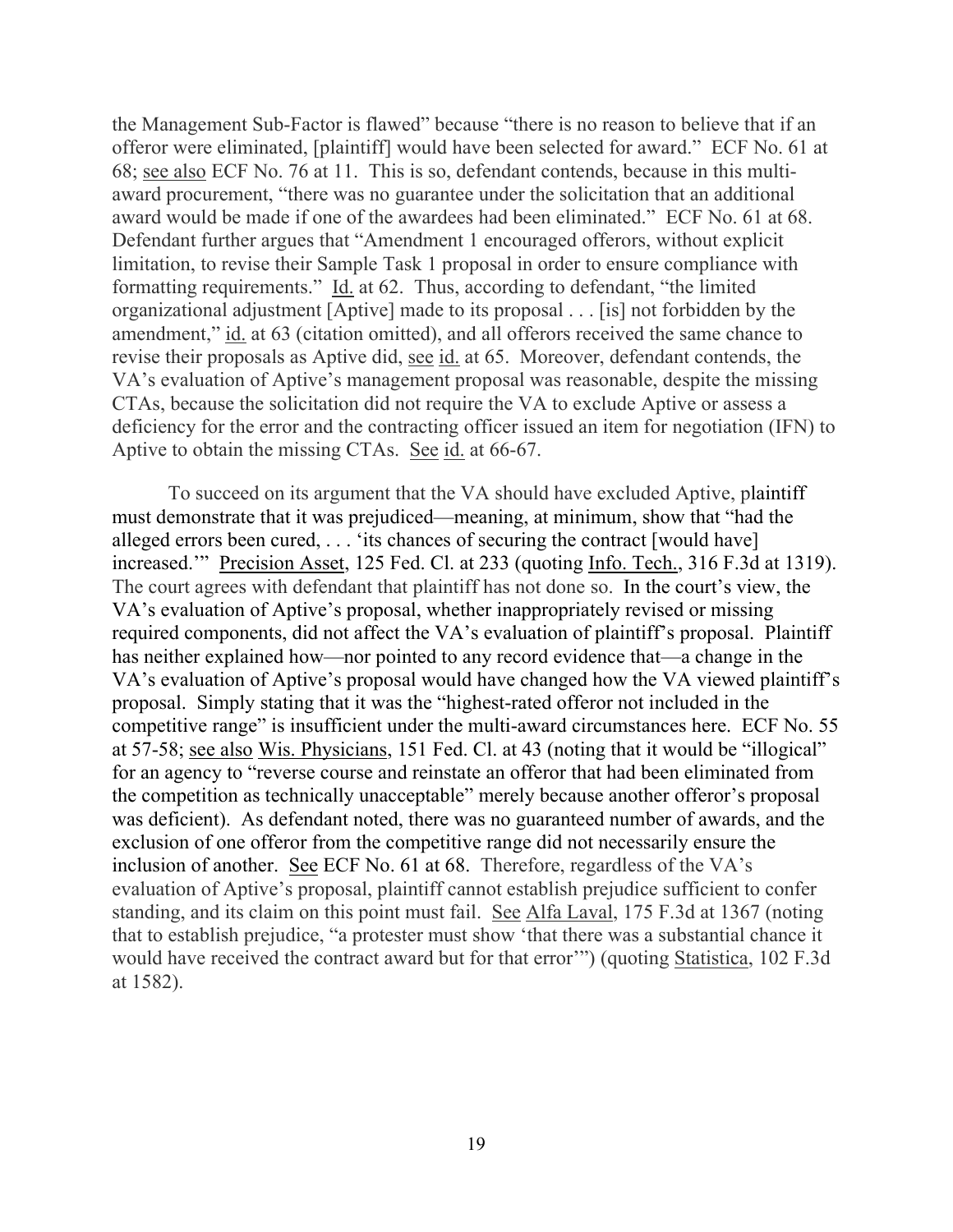2. Plaintiff Was Not Prejudiced by the VA's Alleged Improper Use of Competitive Range Procedures

Plaintiff argues that the VA had no reasonable basis to conduct discussions nor "any intention of receiving or evaluating material proposal revisions," making its use of a competitive range inappropriate. ECF No. 55 at 58. The VA, plaintiff contends, conducted discussions "in name only," when it issued IFNs that related to past performance—an issue on which "the VA already had concluded that all of the offerors were entitled to the lowest-possible risk rating," id. at 59—and the failure of two offerors to submit all of their CTAs, despite the VA having already assigned those offerors "the highest rating it assigned to any competitive range offeror under Management Sub-Factor," id. at 60. According to plaintiff, this demonstrated that the VA "plainly had no intention of receiving substantive proposal revisions," id., reached the same conclusions it had already reached in establishing the competitive range, and made its awards "despite never having conducted any trade-offs among proposals," id. at 61 (emphasis in original). Therefore, plaintiff argues, the VA "had no rational basis to invoke competitive range procedures." Id. Plaintiff contends that this claim "challenges the propriety of the creation of the competitive range, rather than any specific proposal included therein." ECF No. 77 at 19. Therefore, plaintiff argues, the error did not occur subsequent to plaintiff's elimination, but "precisely" when plaintiff was eliminated—thus, conferring standing. Id.

Defendant responds that the agency properly utilized competitive range procedures and plaintiff lacks standing to advance this claim. See ECF No. 61 at 68-72; ECF No. 76 at 14-15. Defendant notes that "[i]t is squarely within the agency's broad discretion, not the protestor's, to determine whether discussions are necessary, and if so, to what extent they are permitted." ECF No. 61 at 68 (citing FAR 15.306(d)(3)). The VA, defendant contends, appropriately issued specific items for discussion in the IFNs, see id. at 69, acknowledged that proposal revisions may be necessary, see id., and ultimately permitted offerors "to make any revision permitted by the solicitation that they desired," id. at 71. Thus, according to defendant, the VA's use of the competitive range was "proper and should be upheld." Id. at 72. Defendant further contends that plaintiff could not have been prejudiced by the agency's use of the competitive range after it was properly excluded from the range because changing the use of the competitive range "would not improve [plaintiff's] chances of receiving an award." ECF No. 76 at 15.

In the court's view, the VA's use of the competitive range—even if an inappropriate use due to the lack of discussions—did not affect the VA's evaluation of plaintiff's proposal. Plaintiff has neither pointed to any record evidence nor explained how the VA's view of plaintiff's proposal would have changed had the VA not used competitive range procedures. Simply stating that its proposal was a "highly-rated, lowest-overall-priced proposal," is insufficient. ECF No. 55 at 61; see also Wis. Physicians, 151 Fed. Cl. at 43. There was no guaranteed number of awards in this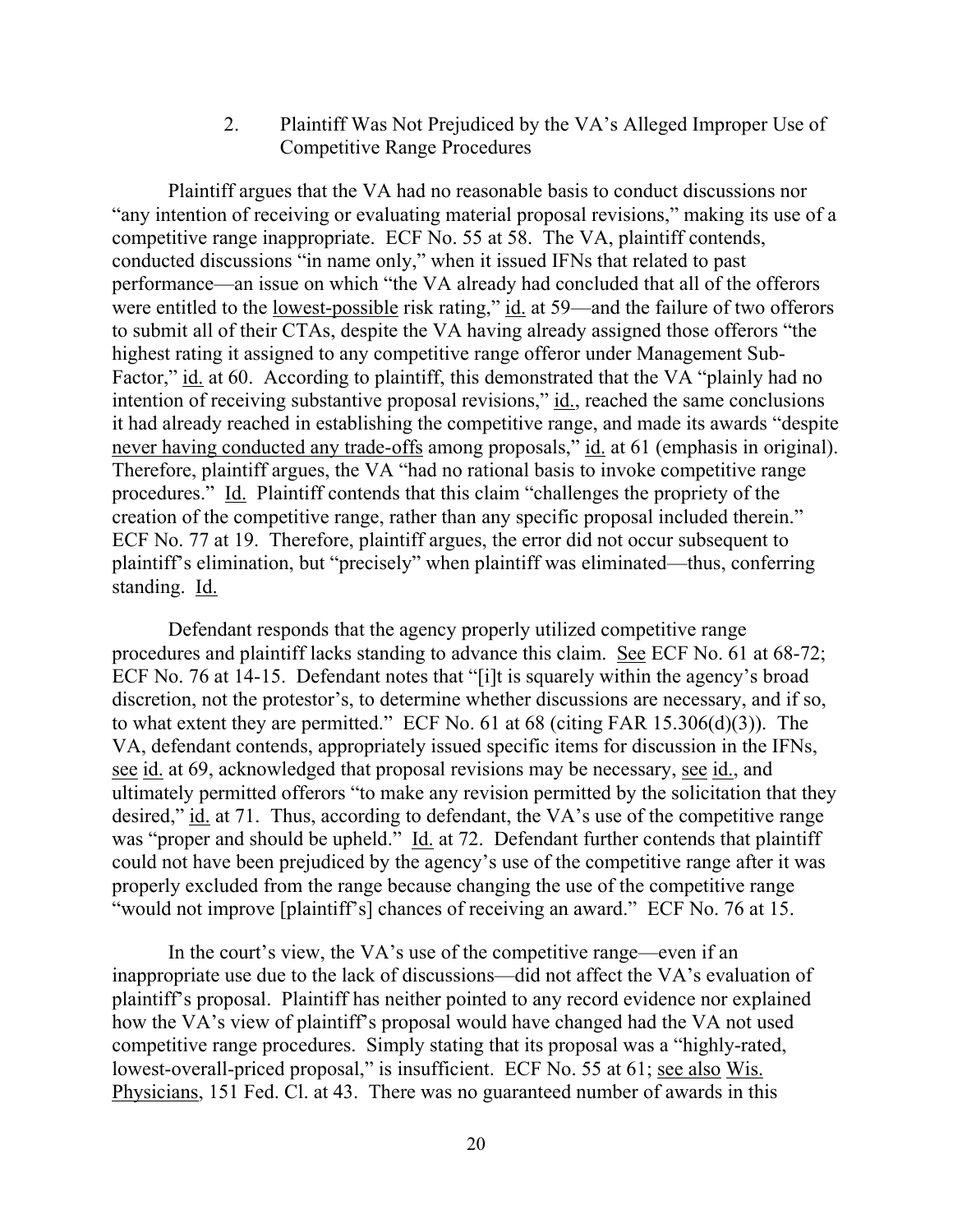procurement, and the solicitation contemplated only seven awards. See ECF No. 21-2 at 431. Plaintiff's proposal was effectively the tenth highest rated proposal. See ECF No. 55 at 57-58 (stating that plaintiff's proposal was the "highest rated [ ] not included in the competitive range"); ECF No. 21-19 at 729 (noting that there were nine offerors included in the competitive range). The agency exercised its appropriate discretion to identify the offerors providing the best value for this solicitation. Plaintiff does not explain, nor can the court discern, how not using the competitive range would have improved plaintiff's chances of securing the contract in this multi-award procurement. ECF No. 55 at 58-61.

Further, to the extent that plaintiff's assertion that the VA "made awards in this procurement despite never having conducted any trade-offs among proposals" is an argument that had the VA made such trade-offs, plaintiff would have been more likely to secure the contract, such argument is unavailing. Id. at 61 (emphasis in original). The VA plainly considered all of the evaluation factors, as well as price, and determined that each offeror in the final competitive range merited an award. See supra, Section B.1; ECF No. 21-19 at 771-72; see also id. at 729-30. It appears to the court that plaintiff's argument is a further disagreement with the VA's conclusion. The agency is granted wide latitude in determining which proposal represents the best value for the government. See E.W. Bliss, 77 F.3d at 449. And, as the court is not empowered to substitute its judgment for that of the agency, it declines to do so here. Bowman, 419 U.S. at 285.

Regardless of whether the VA's use of a competitive range was inappropriate, plaintiff has failed to establish prejudice sufficient to confer standing and thus, its claim on this point must fail. Alfa Laval, 175 F.3d at 1367 (quoting Statistica, 102 F.3d at 1582).

> 3. Plaintiff Was Not Prejudiced by the VA's Addressing a Potential Organizational Conflict of Interest

Plaintiff argues that the VA failed to consider the "impact of [Booz Allen Hamilton's (BAH)] significant potential for an OCI in connection with this procurement," ECF No. 55 at 62, and the procurement is "tainted" by this "unmitigated OCI," id. at 61. According to plaintiff, BAH was a "Major Subcontractor" for two offerors included in the competitive range as well as the incumbent contractor along with Cerner for the VA's EHRM contract. Id. at 36-37 (citing ECF No. 21-5 at 296-97; ECF No. 21-3 at 30; ECF No. 21-7 at 27; ECF No. 21-20 at 490-539). This, plaintiff contends, gives rise to "significant potential for all three basic categories of OCIs." Id. at 63. Specifically, plaintiff argues that BAH's EHRM contract results in a biased ground rules OCI because "[i]t is likely that BAH had a significant role in the development of the instant [s]olicitation requirements—particularly with respect to Sample Task 1 and the rubric against which the VA evaluated it." Id. In support of its claim, plaintiff notes that both offerors that proposed BAH as a major subcontractor received outstanding ratings on their Sample Task 1 proposals. See id. at 64. Further, plaintiff contends that impaired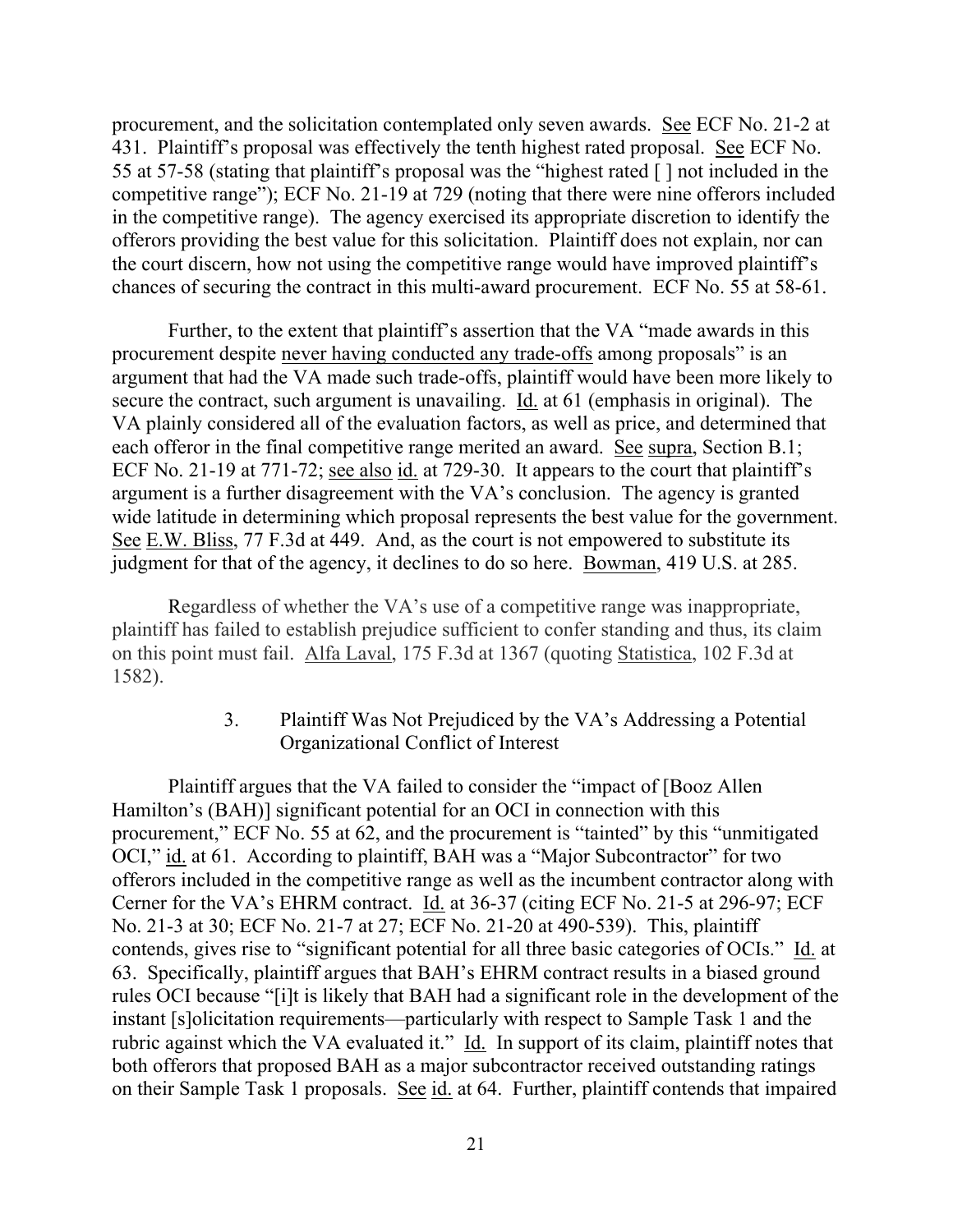objectivity and unequal access to information OCIs also result from BAH's involvement because "BAH's significant oversight role" will result in BAH evaluating its own subcontractor work, and BAH had "access to non-public, proprietary and source selection information in connection with this procurement," which gave the offerors proposing BAH as a subcontractor an unfair competitive advantage. Id.

Plaintiff argues that these OCI allegations "implicate the composition of the competitive range," ECF No. 77 at 20, and "directly impacted the VA's evaluation of proposals in connection with the competitive range determination," id. at 21 (emphasis in original). Plaintiff thus contends that the error "was a key evaluation error that directly impacted the composition of the competitive range and prejudiced" plaintiff. Id.

Defendant responds that plaintiff does not having standing to bring this claim and it "failed to allege 'hard facts' establishing either an actual or apparent OCI." ECF No. 61 at 74; see also ECF No. 76 at 13. According to defendant, plaintiff's allegations are "pure speculation" and "demonstrably wrong." ECF No. 61 at 74. Defendant argues that any potential OCIs related to BAH did not require evaluation during the solicitation at issue here, rather they "would need to be evaluated at the time of the competition for [ ] task orders." Id. at 75. And, even so, the contracting officer "evaluated the potential for [OCIs] during the procurement" when he "considered whether contractors or subcontractors who have supported the VA's EHRM efforts would have an [OCI] with respect to Sample Task 1." Id. Defendant argues that the contracting officer's conclusion that his OCI determination "extends to other contractors that may have indirectly supported EHRM efforts," "obviously includes BAH" because "[a]ny information that a support contractor such as BAH possessed would have stemmed from the Cerner EHRM contract." Id. at 76; see also ECF No. 69 at 40 (citing ECF No. 21-20 at 61 (presentation slide noting that BAH "provides critical program management, administrative, and technical support to []EHRM to support the deployment of Cerner while focusing on maximizing clinical value and enabling continuous improvements in patient safety, quality of care, patient and family engagement, and operational efficiency throughout VA"). Defendant thus contends that the court should defer to the contracting officer's "'considerable discretion'" in identifying conflicts. ECF No. 61 at 76.

Defendant further contends that plaintiff cannot demonstrate that it had a substantial chance of receiving an award "because of the nature of the solicitation." ECF No. 76 at 13. According to defendant, the multiple possible awards, and the fact that the agency ultimately awarded more contracts than it originally planned, means that "even if the agency erred in making its awards to the offerors involved . . . it would have been 'illogical' to expect the agency to reverse course with respect to its concerns about [plaintiff]." Id. at 14. Defendant thus argues that plaintiff lacks standing to bring its OCI claims.